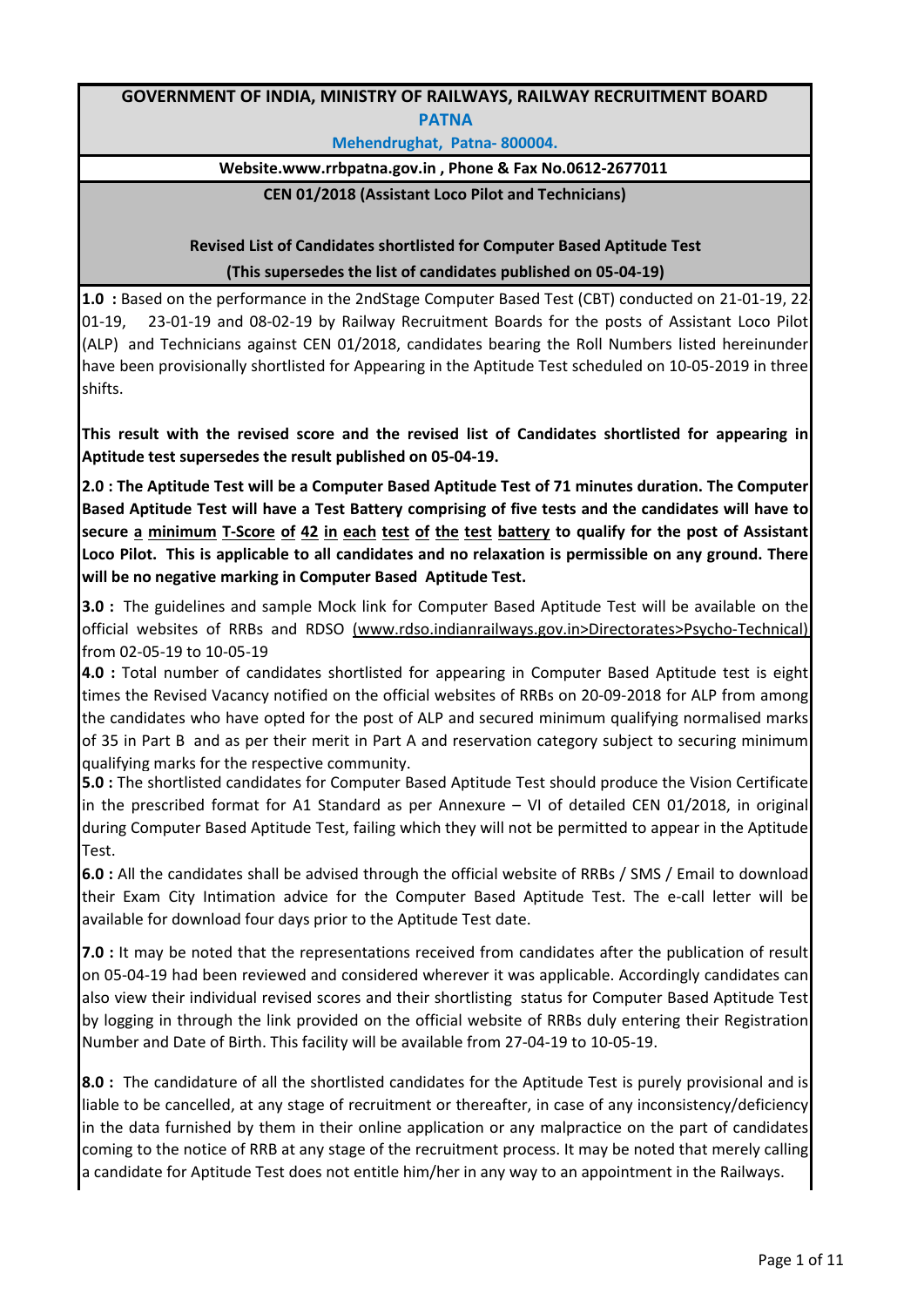**9.0 :** While every care has been taken in preparing the list of candidates shortlisted for Aptitude Test, RRB reserves the right to rectify any inadvertent error or typographical/printing mistakes. RRB regrets inability to entertain any correspondence from unsuccessful candidates.

**10.0 :** Candidates are advised to regularly visit RRB's official website for the updates.

**11.0 :** Important: Beware of the touts who may misguide the candidates with false promises of getting them selected for the job on illegal consideration. The recruitment process in the RRB exams is fully computerised and the selection is based purely on the merit of candidates.

**12.0 :** The Roll Numbers of the provisionally qualified candidates for Aptitude Test are arranged horizontally in ascending order from left to right and not in order of merit.

| 121003091050085 | 121003092080522 | 121004079540123 | 121007090700430 | 121013094170344 |
|-----------------|-----------------|-----------------|-----------------|-----------------|
| 121019085800145 | 121021083840239 | 121021085800003 | 121024079540745 | 121024080310501 |
| 121025079540829 | 121025091050761 | 121027091050934 | 121029091050836 | 121029091050838 |
| 121030091050730 | 141004083750205 | 141008080000218 | 151001006730057 | 151001006730064 |
| 151001006730234 | 151001006730318 | 151001006730569 | 151001032810014 | 151001032810156 |
| 151001042730106 | 151001042730130 | 151001042730268 | 151001087880133 | 151001087880215 |
| 151001090000148 | 151001090020209 | 151001090580325 | 151001092870293 | 151001095160011 |
| 151001095160012 | 151001095160346 | 151001095640038 | 151001095640201 | 151002006730060 |
| 151002006730076 | 151002042730047 | 151002042730101 | 151002042730131 | 151002042730353 |
| 151002042730374 | 151002087880006 | 151002087880042 | 151002088340016 | 151002088340071 |
| 151002090000062 | 151002090000249 | 151002090020054 | 151002090060115 | 151002090070034 |
| 151002095160074 | 151002095170045 | 151002095640136 | 151003006730171 | 151003032810035 |
| 151003042730534 | 151003087880047 | 151003087880058 | 151003090000079 | 151003090000263 |
| 151003090000463 | 151003090020047 | 151003090580038 | 151003090580269 | 151003092860206 |
| 151003092870028 | 151003092870045 | 151003095160033 | 151003095170151 | 151003095170174 |
| 151003095640009 | 151003095640134 | 151004006730066 | 151004006730137 | 151004006730354 |
| 151004006730603 | 151004006730631 | 151004042730090 | 151004042730254 | 151004042730306 |
| 151004042730342 | 151004086960057 | 151004087880023 | 151004087880139 | 151004087880161 |
| 151004090000049 | 151004090000225 | 151004090000320 | 151004090020026 | 151004090070047 |
| 151004095160095 | 151004095160109 | 151004095170104 | 151004095170108 | 151004095640061 |
| 151004095640071 | 151004095640073 | 151004095640137 | 151005006730290 | 151005006730447 |
| 151005006730480 | 151005032810165 | 151005042730157 | 151005042730181 | 151005042730237 |
| 151005042730281 | 151005086690045 | 151005086690144 | 151005086960099 | 151005087880165 |
| 151005090000072 | 151005090000081 | 151005090000215 | 151005090060055 | 151005090580165 |
| 151005092860223 | 151005092870382 | 151005095160182 | 151005095170106 | 151005095170180 |
| 151005095640072 | 151006006730142 | 151006006730436 | 151006042730053 | 151006042730058 |
| 151006090020220 | 151006092860073 | 151006095160064 | 151006095160135 | 151006095640043 |
| 151006095640065 | 151006095640080 | 151006095640140 | 151006095640189 | 151007006730277 |
| 151007006730321 | 151007042730122 | 151007042730180 | 151007042730207 | 151007042730249 |
| 151007042730264 | 151007086690222 | 151007086960057 | 151007086960186 | 151007090000117 |
| 151007090000394 | 151007090020077 | 151007092860234 | 151007092870052 | 151007092870461 |
| 151007095160008 | 151007095160287 | 151007095160338 | 151007095170153 | 151007095640009 |
| 151007095640089 | 151008006730132 | 151008006730138 | 151008006730250 | 151008006730274 |
| 151008006730336 | 151008006730395 | 151008006730543 | 151008006730588 | 151008032810082 |
| 151008042730129 | 151008042730131 | 151008042730202 | 151008042730301 | 151008086960031 |
| 151008087880113 | 151008087880188 | 151008090000196 | 151008090000357 | 151008090020023 |
| 151008090020025 | 151008090020068 | 151008090020214 | 151008095160242 | 151008095160268 |
| 151008095160299 | 151008095170023 | 151008095640005 | 151008095640048 | 151009006730216 |
| 151009006730446 | 151009006730555 | 151009042730061 | 151009042730066 | 151009042730090 |
| 151009042730115 | 151009042730263 | 151009042730335 | 151009042730418 | 151009042730494 |
| 151009042730503 | 151009086960046 | 151009086960108 | 151009090000039 | 151009090000064 |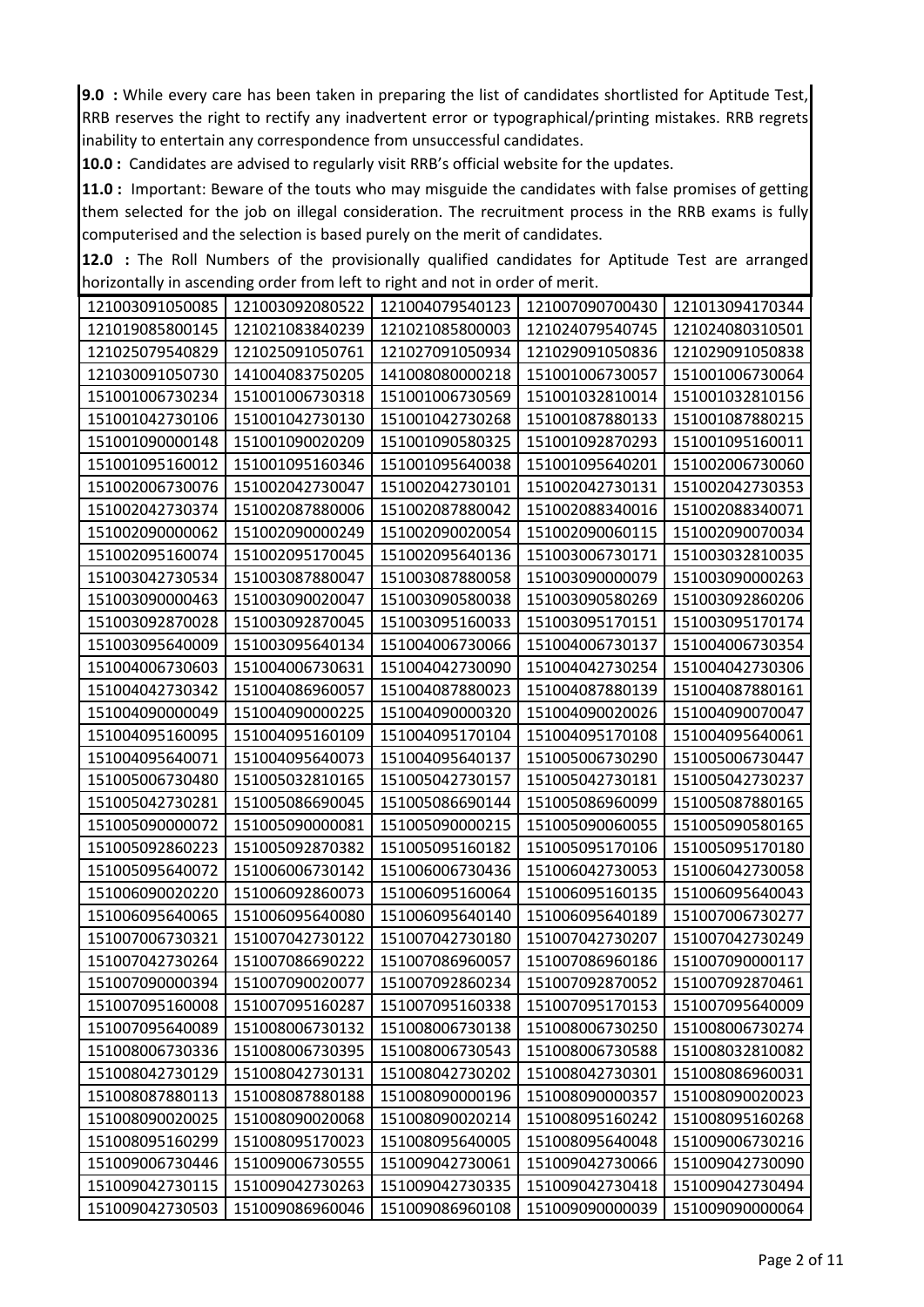| 151009090000171 | 151009092860116 | 151009092870223 | 151009095160013 | 151009095160044 |
|-----------------|-----------------|-----------------|-----------------|-----------------|
| 151009095160067 | 151009095170142 | 151009095170168 | 151009095170225 | 151010006730215 |
| 151010006730358 | 151010042730151 | 151010042730182 | 151010042730480 | 151010042730541 |
| 151010086690110 | 151010086960080 | 151010087880002 | 151010087880028 | 151010087880036 |
| 151010087880081 | 151010087880090 | 151010087880108 | 151010087880131 | 151010090000070 |
| 151010090000095 | 151010090000297 | 151010090000387 | 151010090000421 | 151010095160014 |
| 151010095160026 | 151010095160092 | 151010095160160 | 151010095160297 | 151010095160298 |
| 151010095640028 | 151010095640029 | 151010095640118 | 151011006730058 | 151011006730080 |
| 151011006730263 | 151011006730504 | 151011042730218 | 151011042730269 | 151011042730294 |
| 151011086690083 | 151011087880148 | 151011087880181 | 151011090000120 | 151011090000123 |
| 151011090020208 | 151011090070101 | 151011090580249 | 151011092870040 | 151011092870166 |
| 151011095160057 | 151011095160065 | 151011095170014 | 151011095170147 | 151011095640002 |
| 151011095640049 | 151011095640070 | 151011095640109 | 151011095640145 | 151012006730053 |
| 151012006730237 | 151012032810086 | 151012032810108 | 151012042730148 | 151012042730162 |
| 151012042730188 | 151012042730309 | 151012042730408 | 151012086960168 | 151012090000073 |
| 151012090000114 | 151012090000198 | 151012090000300 | 151012090020029 | 151012090070069 |
| 151012092860095 | 151012092860298 | 151012095160019 | 151012095160042 | 151012095160105 |
| 151012095160266 | 151012095170018 | 151012095640002 | 151012095640007 | 151012095640067 |
| 151013042730082 | 151013042730102 | 151013042730121 | 151013087880003 | 151013088340013 |
| 151013090000065 | 151013090000161 | 151013090000428 | 151013090580039 | 151013092860402 |
| 151013092870127 | 151013095160031 | 151013095160241 | 151013095170039 | 151013095170102 |
| 151013095640003 | 151013095640007 | 151013095640045 | 151013095640089 | 151014006730092 |
| 151014006730382 | 151014006730511 | 151014006730584 | 151014032810232 | 151014042730116 |
| 151014042730374 | 151014042730401 | 151014086690223 | 151014087880024 | 151014087880033 |
| 151014088340134 | 151014090000019 | 151014090000055 | 151014090000086 | 151014090000094 |
| 151014090000170 | 151014090000249 | 151014090000276 | 151014090020032 | 151014090580243 |
| 151014092860093 | 151014092860325 | 151014095170068 | 151014095640027 | 151014095640137 |
| 151014095640197 | 151015006730454 | 151015042730104 | 151015042730240 | 151015042730366 |
| 151015088340086 | 151015090000093 | 151015090000391 | 151015090020006 | 151015090020107 |
| 151015090020148 | 151015090060177 | 151015092860105 | 151015095160171 | 151015095160297 |
| 151015095160340 | 151015095170036 | 151015095640146 | 151015095640191 | 151016006730076 |
| 151016006730585 | 151016032810198 | 151016042730204 | 151016042730402 | 151016042730470 |
| 151016086960173 | 151016086960181 | 151016087880088 | 151016090000059 | 151016090000117 |
| 151016090000135 | 151016090000138 | 151016090020041 | 151016090020073 | 151016090020084 |
| 151016090020094 | 151016090060060 | 151016092860082 | 151016095160007 | 151016095160025 |
| 151016095160163 | 151016095160243 | 151016095160278 | 151016095170056 | 151016095170208 |
| 151016095640147 | 151017006730108 | 151017006730255 | 151017006730312 | 151017006730424 |
| 151017006730493 | 151017032810004 | 151017042730059 | 151017042730079 | 151017042730080 |
| 151017086690106 | 151017087880100 | 151017090000057 | 151017090000076 | 151017090000153 |
| 151017090000187 | 151017090000191 | 151017090000344 | 151017090020007 | 151017090020008 |
| 151017090020046 | 151017090020051 | 151017090070024 | 151017090580013 | 151017090580053 |
| 151017092860062 | 151017092860135 | 151017095160013 | 151017095160061 | 151017095160334 |
| 151017095640029 | 151017095640105 | 151017095640151 | 151018006730513 | 151018042730056 |
| 151018042730066 | 151018042730114 | 151018042730160 | 151018042730498 | 151018086690150 |
| 151018086960109 | 151018087880001 | 151018087880005 | 151018087880012 | 151018087880067 |
| 151018087880100 | 151018087880121 | 151018087880131 | 151018087880176 | 151018090000232 |
| 151018090000285 | 151018090020123 | 151018095160001 | 151018095160125 | 151018095160210 |
| 151018095640099 | 151018095640215 | 151019006730297 | 151019006730333 | 151019006730343 |
| 151019006730444 | 151019006730689 | 151019086690045 | 151019087880028 | 151019090000044 |
| 151019090000053 | 151019090000054 | 151019090000373 | 151019092860047 | 151019092860395 |
|                 |                 |                 |                 |                 |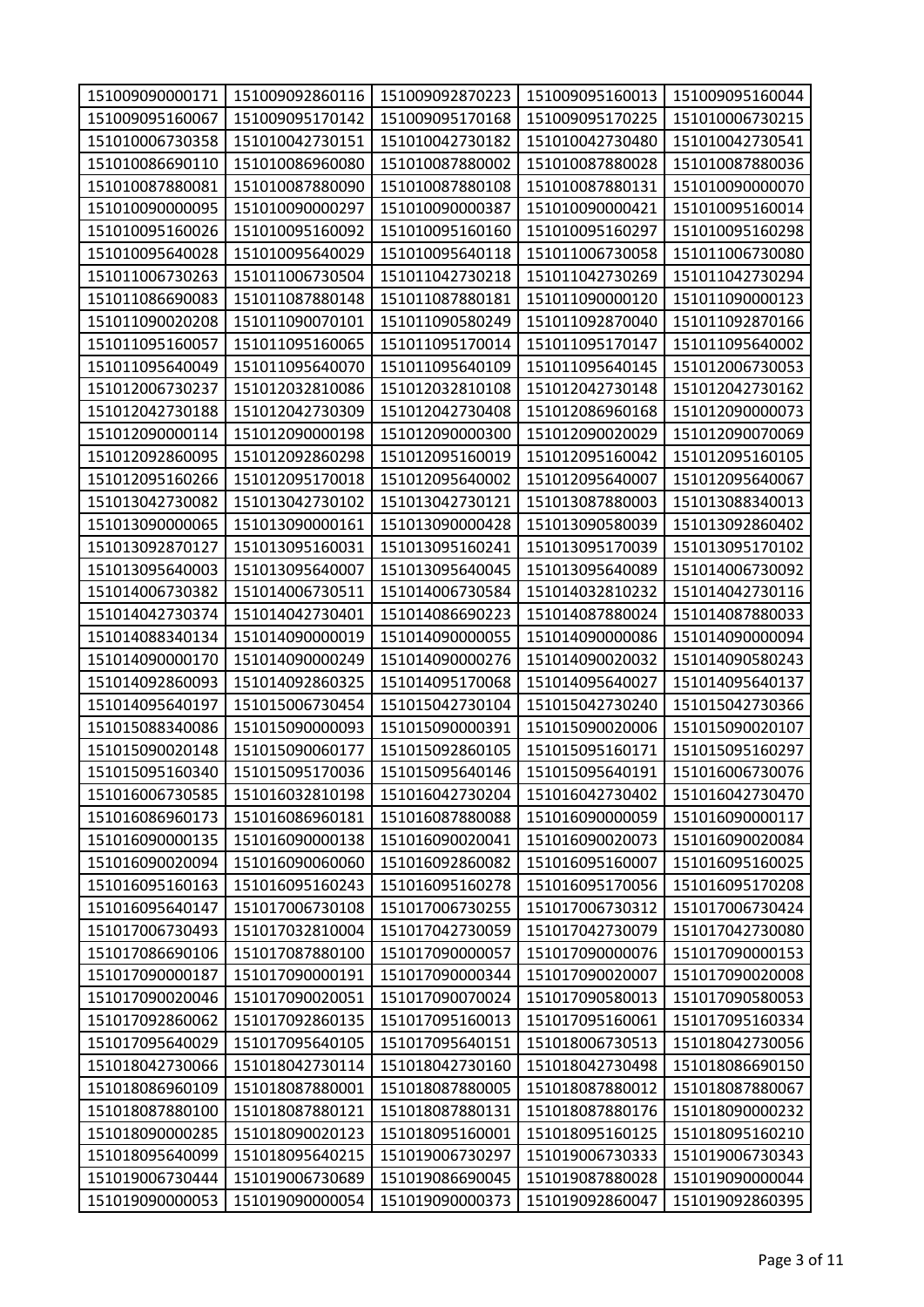| 151019095160184 | 151019095160339 | 151019095170024 | 151019095170088 | 151020006730506 |
|-----------------|-----------------|-----------------|-----------------|-----------------|
| 151020042730074 | 151020042730572 | 151020086960030 | 151020086960081 | 151020087880076 |
| 151020090000083 | 151020090000112 | 151020090000287 | 151020090060037 | 151020090060162 |
| 151020090060229 | 151020090580410 | 151020092870485 | 151020095160121 | 151020095160129 |
| 151020095170035 | 151020095170236 | 151020095640067 | 151020095640156 | 151021006730058 |
| 151021006730064 | 151021006730491 | 151021006730544 | 151021042730054 | 151021042730070 |
| 151021042730095 | 151021042730119 | 151021042730386 | 151021042730500 | 151021042730534 |
| 151021087880099 | 151021088340105 | 151021090000029 | 151021090000198 | 151021090000312 |
| 151021090020022 | 151021092860046 | 151021092870020 | 151021095160002 | 151021095160087 |
| 151021095160202 | 151021095160236 | 151021095170098 | 151021095640077 | 151022006730243 |
| 151022006730409 | 151022042730055 | 151022042730123 | 151022042730130 | 151022042730154 |
| 151022042730336 | 151022042730536 | 151022087880017 | 151022087880072 | 151022088340117 |
| 151022090000048 | 151022090000094 | 151022090000097 | 151022090020016 | 151022090580275 |
| 151022095160046 | 151022095160049 | 151022095160108 | 151022095160201 | 151022095640072 |
| 151022095640104 | 151022095640124 | 151022095640190 | 151023006730083 | 151023006730283 |
| 151023006730308 | 151023006730479 | 151023042730094 | 151023042730346 | 151023042730537 |
| 151023086690034 | 151023090000244 | 151023090000251 | 151023090070031 | 151023090070046 |
| 151023090580087 | 151023095160237 | 151023095160320 | 151023095170012 | 151023095170014 |
| 151023095170037 | 151023095640023 | 151024006730067 | 151024006730077 | 151024006730095 |
| 151024006730097 | 151024006730264 | 151024006730425 | 151024042730115 | 151024042730137 |
| 151024042730170 | 151024042730205 | 151024042730249 | 151024042730256 | 151024042730278 |
| 151024042730360 | 151024087880189 | 151024090000124 | 151024090000125 | 151024090000308 |
| 151024090000347 | 151024092860061 | 151024092860062 | 151024095160023 | 151024095160083 |
| 151024095160281 | 151024095640017 | 151024095640110 | 151024095640185 | 151025006730114 |
| 151025006730146 | 151025006730210 | 151025006730336 | 151025042730158 | 151025087880058 |
| 151025088340018 | 151025090000039 | 151025090000052 | 151025090000110 | 151025090000171 |
| 151025090020052 | 151025090020077 | 151025090020200 | 151025090060038 | 151025095160125 |
| 151025095160272 | 151025095170005 | 151025095170044 | 151025095170061 | 151025095170132 |
| 151026006730091 | 151026006730555 | 151026042730459 | 151026042730544 | 151026086690191 |
| 151026087880186 | 151026090000249 | 151026090000472 | 151026090580029 | 151026090580332 |
| 151026092860092 | 151026095160111 | 151026095160163 | 151026095170202 | 151026095640009 |
| 151026095640014 | 151026095640021 | 151026095640024 | 151026095640221 | 151027006730491 |
| 151027042730104 | 151027042730250 | 151027042730299 | 151027042730456 | 151027042730515 |
| 151027087880090 | 151027087880091 | 151027087880097 | 151027087880154 | 151027090000021 |
| 151027090000033 | 151027090000078 | 151027090000199 | 151027090000211 | 151027090000212 |
| 151027090000408 | 151027090020109 | 151027090020112 | 151027090060065 | 151027090580300 |
| 151027092870172 | 151027095160025 | 151027095160030 | 151027095170038 | 151027095640122 |
| 151027095640138 | 151027095640189 | 151028042730098 | 151028042730127 | 151028042730481 |
| 151028086690237 | 151028090000042 | 151028090000115 | 151028090000201 | 151028090020020 |
| 151028090020025 | 151028090020029 | 151028090020236 | 151028090060140 | 151028090580009 |
| 151028090580043 | 151028090580117 | 151028092870413 | 151028095160086 | 151028095160157 |
| 151028095160329 | 151028095640094 | 151028095640111 | 151029006730125 | 151029006730232 |
| 151029006730351 | 151029006730400 | 151029032810010 | 151029032810027 | 151029042730055 |
| 151029042730193 | 151029086690077 | 151029086690132 | 151029086960220 | 151029090000086 |
| 151029090000186 | 151029090020196 | 151029090070035 | 151029090070095 | 151029090580041 |
| 151029092860039 | 151029095160103 | 151029095160166 | 151029095160262 | 151029095170007 |
| 151029095640073 | 151030006730205 | 151030042730108 | 151030042730440 | 151030086960083 |
| 151030087880016 | 151030087880024 | 151030090000018 | 151030090000093 | 151030090000149 |
| 151030090000281 | 151030090000300 | 151030090000382 | 151030090020151 | 151030095160142 |
| 151030095160178 | 151030095160195 | 151030095640080 | 151030095640094 | 151030095640111 |
|                 |                 |                 |                 |                 |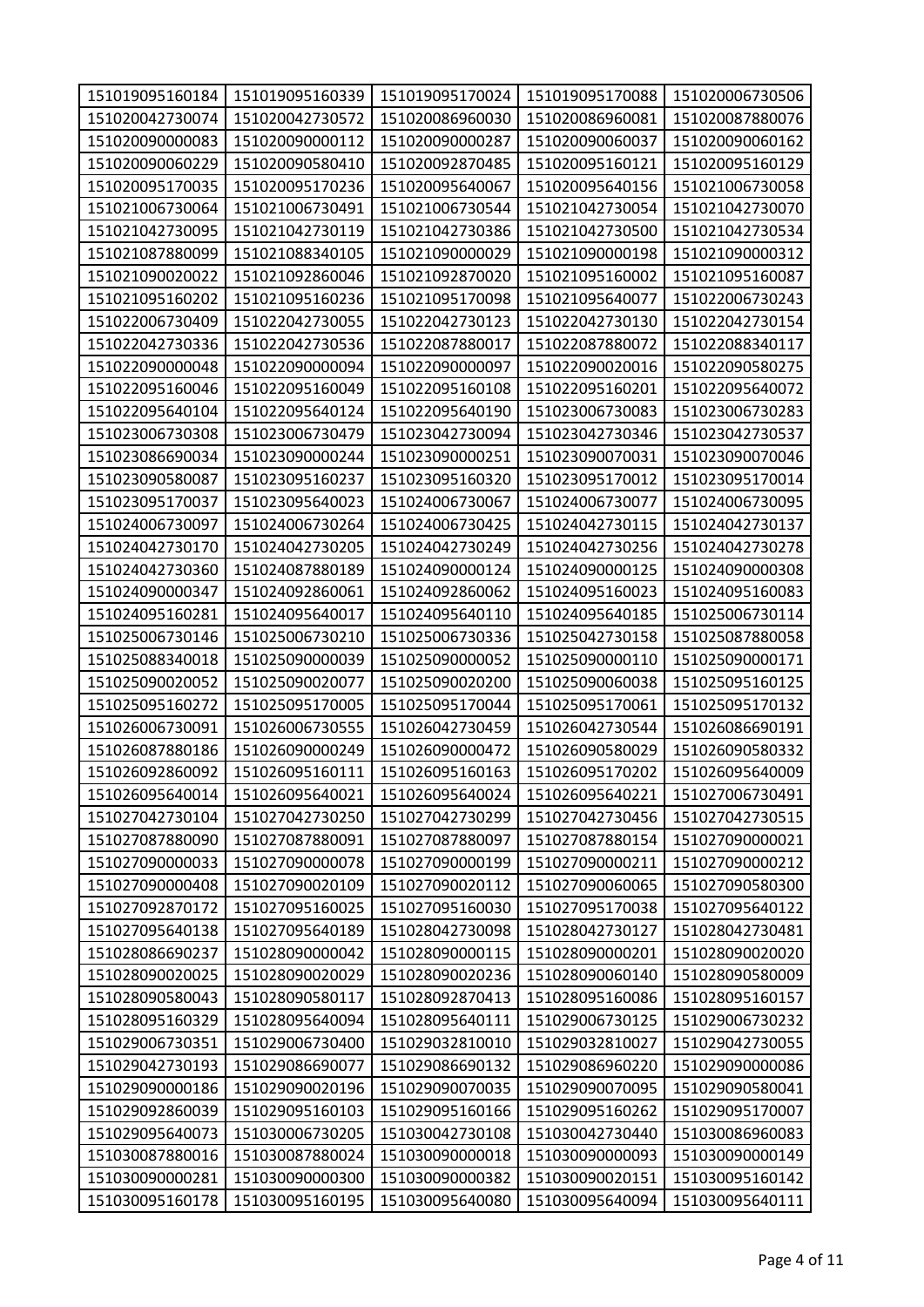| 151030095640141 | 151033006730684 | 151033042730118 | 151033042730121 | 161003083900148 |
|-----------------|-----------------|-----------------|-----------------|-----------------|
| 161010083900003 | 161010083900090 | 161029083900055 | 161030083900039 | 171001087470175 |
| 171002042460211 | 171004042460407 | 171005087470332 | 171005087470565 | 171006042460091 |
| 171006042460133 | 171006042460202 | 171006083870217 | 171006087470006 | 171006087470284 |
| 171006087470633 | 171007087470027 | 171007087470037 | 171007087470401 | 171008042460027 |
| 171008087470253 | 171008087470492 | 171009087470168 | 171010087470443 | 171011083870081 |
| 171011087470169 | 171011087470373 | 171012042460079 | 171012087470014 | 171012087470081 |
| 171012087470156 | 171013042460259 | 171013083870126 | 171014042460079 | 171014042460096 |
| 171014042460156 | 171014087470035 | 171014087470075 | 171014087470335 | 171014087470355 |
| 171015042460004 | 171015042460430 | 171015045770087 | 171015087470001 | 171015087470102 |
| 171015087470252 | 171015087470567 | 171015087470661 | 171015087470683 | 171016087470054 |
| 171016087470269 | 171017083870049 | 171017083870213 | 171017087470143 | 171018042460088 |
| 171018087470695 | 171019087470071 | 171020087470020 | 171020087470328 | 171020087470522 |
| 171021083870110 | 171021087470554 | 171021087470656 | 171022087470137 | 171022087470521 |
| 171023087470221 | 171023087470299 | 171023087470348 | 171024087470121 | 171024087470298 |
| 171024087470347 | 171024087470403 | 171025087470028 | 171025087470106 | 171026087470286 |
| 171027087470401 | 171028087470564 | 171029083870210 | 171030087470031 | 201001081590049 |
| 201002050810003 | 201002081600031 | 201002081600194 | 201002093880010 | 201003048020006 |
| 201003093500012 | 201003093500026 | 201003093500038 | 201003093880012 | 201004081600129 |
| 201004093500073 | 201004093880121 | 201005048020051 | 201005050810021 | 201005080410113 |
| 201005081600076 | 201005093880006 | 201006048020003 | 201006050810006 | 201006081600025 |
| 201006093500034 | 201008048020004 | 201008050810019 | 201009050810006 | 201009050810282 |
| 201010048020116 | 201011093880022 | 201012081600201 | 201012093880004 | 201013048020187 |
| 201013081600198 | 201014050810022 | 201014050810049 | 201015050810004 | 201015050810017 |
| 201015081590056 | 201015081600052 | 201015093500101 | 201016050810027 | 201017050810289 |
| 201018093500017 | 201019048020162 | 201020081600395 | 201021081600069 | 201021093500089 |
| 201022093500021 | 201023050810003 | 201023081600128 | 201024080410514 | 201024081600371 |
| 201024093500007 | 201025050810007 | 201025081600058 | 201025081600472 | 201026050810014 |
| 201026081600010 | 201026093500063 | 201027093500038 | 201028050810185 | 201028081600280 |
| 201029093500210 | 201030050810043 | 201030050810182 | 201030081600141 | 211002080990004 |
| 221003081410004 | 221004080390001 | 221008083480080 | 221013080380257 | 221013083480525 |
| 221014083480955 | 221018083480064 | 221019082080157 | 221022082080072 | 221023082280097 |
| 221025083480094 | 221026080380200 | 221028083480463 | 231003079920011 | 231006023270002 |
| 231013086830160 | 231015017060012 | 231015090960002 | 231015096920118 | 231017090960007 |
| 231018029700001 | 231019092590001 | 231026017060009 | 241007026420002 | 261001027900125 |
| 261001029040028 | 261001079090042 | 261001079091086 | 261001083200629 | 261001083200760 |
| 261001083890445 | 261002034930010 | 261002082200283 | 261003083200021 | 261003083200180 |
| 261003083200278 | 261003083200320 | 261003083720571 | 261003113290201 | 261004079090023 |
| 261004079090295 | 261004079091088 | 261004083200154 | 261004083200194 | 261004083200608 |
| 261005079090033 | 261005079090785 | 261005082200033 | 261005082200071 | 261005083200442 |
| 261005083200570 | 261005106370421 | 261006079090057 | 261006079090338 | 261006083720016 |
| 261007079090883 | 261008083200365 | 261008106370010 | 261008113290271 | 261009083200900 |
| 261009096220087 | 261009106370376 | 261010083200554 | 261010083200567 | 261010083720209 |
| 261010096220053 | 261011083200645 | 261011085660008 | 261011106370066 | 261012027900065 |
| 261012079090004 | 261012083200578 | 261012083720031 | 261012083720035 | 261013083720019 |
| 261013083720148 | 261014079090235 | 261014083200822 | 261015083200008 | 261015083200034 |
| 261015083200559 | 261015083200572 | 261015083720218 | 261016027900367 | 261016083890198 |
| 261016085660048 | 261017079090370 | 261017082200067 | 261017082200310 | 261018027900004 |
| 261018091370110 | 261019082200088 | 261019083200820 | 261019096220020 | 261019113290017 |
| 261020083200075 | 261020083200164 | 261020083200173 | 261020083200852 | 261020083200975 |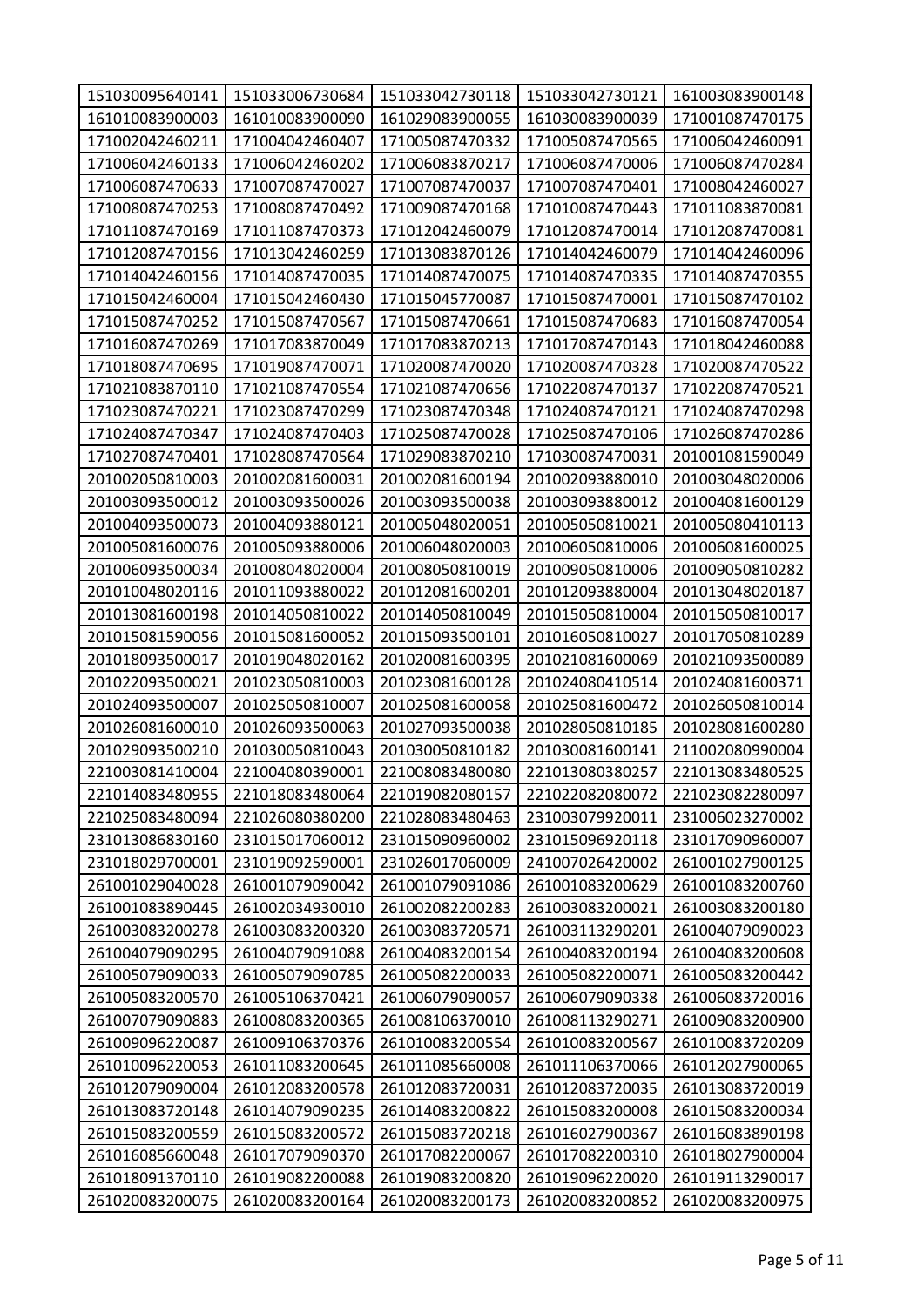| 261022083200024<br>261022083200027<br>261022083200300<br>261022083200590<br>261022096220011<br>261023083200137<br>261023083720694<br>261024034930219<br>261024079090010<br>261024079090548<br>261024083200071<br>261024083200669<br>261024083720391<br>261025079090015<br>261025079090027<br>261025083200245<br>261025083200802<br>261025083720155<br>261025096220072<br>261026083200053<br>261026083720022<br>261026083890093<br>261027083200654<br>261027106370078<br>261028083200021<br>261028083200136<br>261028083200822<br>261028083720028<br>261028085660084<br>261028113290013<br>261029083200858<br>261028113290084<br>261029027900111<br>261029083200105<br>261030083200071<br>261030083720069<br>261030083720525<br>261030106370307<br>271003078140007<br>271004089740173<br>271006089740138<br>271014089740075<br>271018021760026<br>271016089740063<br>271016089740095<br>271018089740149<br>271023089740230<br>271025089740005<br>301001026180077<br>301001078720257<br>301001083860103<br>301001084810313<br>301001085750036<br>301001085750078<br>301001085750337<br>301001085760121<br>301001085970040<br>301001085970510<br>301001092350071<br>301001094650162<br>301001094660010<br>301001094660041<br>301001094660048<br>301002026180159<br>301002078720169<br>301002078720347<br>301002083860103<br>301002084810783<br>301002085730111<br>301002085750039<br>301002085750288<br>301002085750298<br>301002085750309<br>301002085750907<br>301002085760083<br>301002085970021<br>301002085970566<br>301002086050043<br>301002086060043<br>301002092350062<br>301002094650004<br>301002094650118<br>301002094650273<br>301002094660069<br>301002094660148<br>301002094660154<br>301002094660343<br>301002096820012<br>301003077590016<br>301003078720082<br>301003083860219<br>301003085730025<br>301003085750003<br>301003085750042<br>301003085970063<br>301003085970310<br>301003085970346<br>301003086050062<br>301003086050216<br>301003090950055<br>301003091020011<br>301003092350003<br>301003094650013<br>301003094660053<br>301003094660270<br>301003096820209<br>301004034690046<br>301004078720003<br>301004083860040<br>301004084810712<br>301004085730031<br>301004085750478<br>301004085760164<br>301004085970054<br>301004086050467<br>301004086050507<br>301004086060126<br>301004091020213<br>301004094660014<br>301004094660058<br>301004096820158<br>301005001180340<br>301005078720008<br>301005078720042<br>301004094660136<br>301005078720046<br>301005078720428<br>301005084810872<br>301005084810714<br>301005085730036<br>301005091020179<br>301005091020230<br>301005094650052<br>301005094660010<br>301005094660127<br>301005096820170<br>301005096820171<br>301006034690019<br>301006078720200<br>301006078720398<br>301006078720474<br>301006078720642<br>301006084810181<br>301006085730051<br>301006085750894<br>301006085970250<br>301006086050198<br>301006086050432<br>301006091020041<br>301006091020079<br>301006091020129<br>301006092350040<br>301006092350126<br>301006094650016<br>301006094660101<br>301007007400024<br>301007034690020<br>301007034690116<br>301007077590089<br>301007078720003<br>301007078720073<br>301007078720186<br>301007078720442<br>301007078720723<br>301007078720839<br>301007084810075<br>301007085750078<br>301007085750652<br>301007085970536<br>301007086060017<br>301007086060280<br>301007086060463<br>301007092350011<br>301007092350170<br>301007094650059<br>301007094660068<br>301007094660126<br>301007094660196<br>301008026180129<br>301008078720154<br>301008085750363<br>301008085750708<br>301008085970605<br>301008085730051<br>301008086050198<br>301008086050349<br>301008090950190<br>301008091020196<br>301008091020225<br>301008092350048<br>301008094650106<br>301008094650296<br>301008094650002<br>301008094650131<br>301008094660051<br>301008094660111<br>301008094660133<br>301008094660237<br>301008094660070<br>301008094660259<br>301008094660318<br>301008096820029<br>301009034690390<br>301009077590049<br>301009078720134<br>301009083660081<br>301009084810095<br>301009084810353<br>301009085760245<br>301009086050312<br>301009086050408<br>301009086050670<br>301009091020189<br>301009092350030<br>301009092350253<br>301009092350271<br>301009096820066<br>301010026180022<br>301009092350258<br>301010026180162<br>301010077590031<br>301010078720004<br>301010078720416<br>301010083860047<br>301010084810825<br>301010085730029<br>301010085760134<br>301010084810876<br>301010085750300<br>301010085760181<br>301010086050089<br>301010086050095<br>301010086050171<br>301010085970654<br>301010086050414<br>301010091020036<br>301010091020101<br>301010091020152<br>301010092350044<br>301010092350069<br>301010092350122<br>301010092350128<br>301010092350273<br>301010094660047<br>301010094660093 |                 |                 |                 |                 |                 |
|---------------------------------------------------------------------------------------------------------------------------------------------------------------------------------------------------------------------------------------------------------------------------------------------------------------------------------------------------------------------------------------------------------------------------------------------------------------------------------------------------------------------------------------------------------------------------------------------------------------------------------------------------------------------------------------------------------------------------------------------------------------------------------------------------------------------------------------------------------------------------------------------------------------------------------------------------------------------------------------------------------------------------------------------------------------------------------------------------------------------------------------------------------------------------------------------------------------------------------------------------------------------------------------------------------------------------------------------------------------------------------------------------------------------------------------------------------------------------------------------------------------------------------------------------------------------------------------------------------------------------------------------------------------------------------------------------------------------------------------------------------------------------------------------------------------------------------------------------------------------------------------------------------------------------------------------------------------------------------------------------------------------------------------------------------------------------------------------------------------------------------------------------------------------------------------------------------------------------------------------------------------------------------------------------------------------------------------------------------------------------------------------------------------------------------------------------------------------------------------------------------------------------------------------------------------------------------------------------------------------------------------------------------------------------------------------------------------------------------------------------------------------------------------------------------------------------------------------------------------------------------------------------------------------------------------------------------------------------------------------------------------------------------------------------------------------------------------------------------------------------------------------------------------------------------------------------------------------------------------------------------------------------------------------------------------------------------------------------------------------------------------------------------------------------------------------------------------------------------------------------------------------------------------------------------------------------------------------------------------------------------------------------------------------------------------------------------------------------------------------------------------------------------------------------------------------------------------------------------------------------------------------------------------------------------------------------------------------------------------------------------------------------------------------------------------------------------------------------------------------------------------------------------------------------------------------------------------------------------------------------------------------------------------------------------------------------------------------------------------------------------------------------------------------------------------------------------------------------------------------------------------------------------------------------------------------------------------------------------------------------------------------------------------------------------------------------------------------------------------------------------------------------------------------------------------------------------------------|-----------------|-----------------|-----------------|-----------------|-----------------|
|                                                                                                                                                                                                                                                                                                                                                                                                                                                                                                                                                                                                                                                                                                                                                                                                                                                                                                                                                                                                                                                                                                                                                                                                                                                                                                                                                                                                                                                                                                                                                                                                                                                                                                                                                                                                                                                                                                                                                                                                                                                                                                                                                                                                                                                                                                                                                                                                                                                                                                                                                                                                                                                                                                                                                                                                                                                                                                                                                                                                                                                                                                                                                                                                                                                                                                                                                                                                                                                                                                                                                                                                                                                                                                                                                                                                                                                                                                                                                                                                                                                                                                                                                                                                                                                                                                                                                                                                                                                                                                                                                                                                                                                                                                                                                                                                                                             | 261021079090604 | 261021082200029 | 261021083200236 | 261021083720188 | 261022027900049 |
|                                                                                                                                                                                                                                                                                                                                                                                                                                                                                                                                                                                                                                                                                                                                                                                                                                                                                                                                                                                                                                                                                                                                                                                                                                                                                                                                                                                                                                                                                                                                                                                                                                                                                                                                                                                                                                                                                                                                                                                                                                                                                                                                                                                                                                                                                                                                                                                                                                                                                                                                                                                                                                                                                                                                                                                                                                                                                                                                                                                                                                                                                                                                                                                                                                                                                                                                                                                                                                                                                                                                                                                                                                                                                                                                                                                                                                                                                                                                                                                                                                                                                                                                                                                                                                                                                                                                                                                                                                                                                                                                                                                                                                                                                                                                                                                                                                             |                 |                 |                 |                 |                 |
|                                                                                                                                                                                                                                                                                                                                                                                                                                                                                                                                                                                                                                                                                                                                                                                                                                                                                                                                                                                                                                                                                                                                                                                                                                                                                                                                                                                                                                                                                                                                                                                                                                                                                                                                                                                                                                                                                                                                                                                                                                                                                                                                                                                                                                                                                                                                                                                                                                                                                                                                                                                                                                                                                                                                                                                                                                                                                                                                                                                                                                                                                                                                                                                                                                                                                                                                                                                                                                                                                                                                                                                                                                                                                                                                                                                                                                                                                                                                                                                                                                                                                                                                                                                                                                                                                                                                                                                                                                                                                                                                                                                                                                                                                                                                                                                                                                             |                 |                 |                 |                 |                 |
|                                                                                                                                                                                                                                                                                                                                                                                                                                                                                                                                                                                                                                                                                                                                                                                                                                                                                                                                                                                                                                                                                                                                                                                                                                                                                                                                                                                                                                                                                                                                                                                                                                                                                                                                                                                                                                                                                                                                                                                                                                                                                                                                                                                                                                                                                                                                                                                                                                                                                                                                                                                                                                                                                                                                                                                                                                                                                                                                                                                                                                                                                                                                                                                                                                                                                                                                                                                                                                                                                                                                                                                                                                                                                                                                                                                                                                                                                                                                                                                                                                                                                                                                                                                                                                                                                                                                                                                                                                                                                                                                                                                                                                                                                                                                                                                                                                             |                 |                 |                 |                 |                 |
|                                                                                                                                                                                                                                                                                                                                                                                                                                                                                                                                                                                                                                                                                                                                                                                                                                                                                                                                                                                                                                                                                                                                                                                                                                                                                                                                                                                                                                                                                                                                                                                                                                                                                                                                                                                                                                                                                                                                                                                                                                                                                                                                                                                                                                                                                                                                                                                                                                                                                                                                                                                                                                                                                                                                                                                                                                                                                                                                                                                                                                                                                                                                                                                                                                                                                                                                                                                                                                                                                                                                                                                                                                                                                                                                                                                                                                                                                                                                                                                                                                                                                                                                                                                                                                                                                                                                                                                                                                                                                                                                                                                                                                                                                                                                                                                                                                             |                 |                 |                 |                 |                 |
|                                                                                                                                                                                                                                                                                                                                                                                                                                                                                                                                                                                                                                                                                                                                                                                                                                                                                                                                                                                                                                                                                                                                                                                                                                                                                                                                                                                                                                                                                                                                                                                                                                                                                                                                                                                                                                                                                                                                                                                                                                                                                                                                                                                                                                                                                                                                                                                                                                                                                                                                                                                                                                                                                                                                                                                                                                                                                                                                                                                                                                                                                                                                                                                                                                                                                                                                                                                                                                                                                                                                                                                                                                                                                                                                                                                                                                                                                                                                                                                                                                                                                                                                                                                                                                                                                                                                                                                                                                                                                                                                                                                                                                                                                                                                                                                                                                             |                 |                 |                 |                 |                 |
|                                                                                                                                                                                                                                                                                                                                                                                                                                                                                                                                                                                                                                                                                                                                                                                                                                                                                                                                                                                                                                                                                                                                                                                                                                                                                                                                                                                                                                                                                                                                                                                                                                                                                                                                                                                                                                                                                                                                                                                                                                                                                                                                                                                                                                                                                                                                                                                                                                                                                                                                                                                                                                                                                                                                                                                                                                                                                                                                                                                                                                                                                                                                                                                                                                                                                                                                                                                                                                                                                                                                                                                                                                                                                                                                                                                                                                                                                                                                                                                                                                                                                                                                                                                                                                                                                                                                                                                                                                                                                                                                                                                                                                                                                                                                                                                                                                             |                 |                 |                 |                 |                 |
|                                                                                                                                                                                                                                                                                                                                                                                                                                                                                                                                                                                                                                                                                                                                                                                                                                                                                                                                                                                                                                                                                                                                                                                                                                                                                                                                                                                                                                                                                                                                                                                                                                                                                                                                                                                                                                                                                                                                                                                                                                                                                                                                                                                                                                                                                                                                                                                                                                                                                                                                                                                                                                                                                                                                                                                                                                                                                                                                                                                                                                                                                                                                                                                                                                                                                                                                                                                                                                                                                                                                                                                                                                                                                                                                                                                                                                                                                                                                                                                                                                                                                                                                                                                                                                                                                                                                                                                                                                                                                                                                                                                                                                                                                                                                                                                                                                             |                 |                 |                 |                 |                 |
|                                                                                                                                                                                                                                                                                                                                                                                                                                                                                                                                                                                                                                                                                                                                                                                                                                                                                                                                                                                                                                                                                                                                                                                                                                                                                                                                                                                                                                                                                                                                                                                                                                                                                                                                                                                                                                                                                                                                                                                                                                                                                                                                                                                                                                                                                                                                                                                                                                                                                                                                                                                                                                                                                                                                                                                                                                                                                                                                                                                                                                                                                                                                                                                                                                                                                                                                                                                                                                                                                                                                                                                                                                                                                                                                                                                                                                                                                                                                                                                                                                                                                                                                                                                                                                                                                                                                                                                                                                                                                                                                                                                                                                                                                                                                                                                                                                             |                 |                 |                 |                 |                 |
|                                                                                                                                                                                                                                                                                                                                                                                                                                                                                                                                                                                                                                                                                                                                                                                                                                                                                                                                                                                                                                                                                                                                                                                                                                                                                                                                                                                                                                                                                                                                                                                                                                                                                                                                                                                                                                                                                                                                                                                                                                                                                                                                                                                                                                                                                                                                                                                                                                                                                                                                                                                                                                                                                                                                                                                                                                                                                                                                                                                                                                                                                                                                                                                                                                                                                                                                                                                                                                                                                                                                                                                                                                                                                                                                                                                                                                                                                                                                                                                                                                                                                                                                                                                                                                                                                                                                                                                                                                                                                                                                                                                                                                                                                                                                                                                                                                             |                 |                 |                 |                 |                 |
|                                                                                                                                                                                                                                                                                                                                                                                                                                                                                                                                                                                                                                                                                                                                                                                                                                                                                                                                                                                                                                                                                                                                                                                                                                                                                                                                                                                                                                                                                                                                                                                                                                                                                                                                                                                                                                                                                                                                                                                                                                                                                                                                                                                                                                                                                                                                                                                                                                                                                                                                                                                                                                                                                                                                                                                                                                                                                                                                                                                                                                                                                                                                                                                                                                                                                                                                                                                                                                                                                                                                                                                                                                                                                                                                                                                                                                                                                                                                                                                                                                                                                                                                                                                                                                                                                                                                                                                                                                                                                                                                                                                                                                                                                                                                                                                                                                             |                 |                 |                 |                 |                 |
|                                                                                                                                                                                                                                                                                                                                                                                                                                                                                                                                                                                                                                                                                                                                                                                                                                                                                                                                                                                                                                                                                                                                                                                                                                                                                                                                                                                                                                                                                                                                                                                                                                                                                                                                                                                                                                                                                                                                                                                                                                                                                                                                                                                                                                                                                                                                                                                                                                                                                                                                                                                                                                                                                                                                                                                                                                                                                                                                                                                                                                                                                                                                                                                                                                                                                                                                                                                                                                                                                                                                                                                                                                                                                                                                                                                                                                                                                                                                                                                                                                                                                                                                                                                                                                                                                                                                                                                                                                                                                                                                                                                                                                                                                                                                                                                                                                             |                 |                 |                 |                 |                 |
|                                                                                                                                                                                                                                                                                                                                                                                                                                                                                                                                                                                                                                                                                                                                                                                                                                                                                                                                                                                                                                                                                                                                                                                                                                                                                                                                                                                                                                                                                                                                                                                                                                                                                                                                                                                                                                                                                                                                                                                                                                                                                                                                                                                                                                                                                                                                                                                                                                                                                                                                                                                                                                                                                                                                                                                                                                                                                                                                                                                                                                                                                                                                                                                                                                                                                                                                                                                                                                                                                                                                                                                                                                                                                                                                                                                                                                                                                                                                                                                                                                                                                                                                                                                                                                                                                                                                                                                                                                                                                                                                                                                                                                                                                                                                                                                                                                             |                 |                 |                 |                 |                 |
|                                                                                                                                                                                                                                                                                                                                                                                                                                                                                                                                                                                                                                                                                                                                                                                                                                                                                                                                                                                                                                                                                                                                                                                                                                                                                                                                                                                                                                                                                                                                                                                                                                                                                                                                                                                                                                                                                                                                                                                                                                                                                                                                                                                                                                                                                                                                                                                                                                                                                                                                                                                                                                                                                                                                                                                                                                                                                                                                                                                                                                                                                                                                                                                                                                                                                                                                                                                                                                                                                                                                                                                                                                                                                                                                                                                                                                                                                                                                                                                                                                                                                                                                                                                                                                                                                                                                                                                                                                                                                                                                                                                                                                                                                                                                                                                                                                             |                 |                 |                 |                 |                 |
|                                                                                                                                                                                                                                                                                                                                                                                                                                                                                                                                                                                                                                                                                                                                                                                                                                                                                                                                                                                                                                                                                                                                                                                                                                                                                                                                                                                                                                                                                                                                                                                                                                                                                                                                                                                                                                                                                                                                                                                                                                                                                                                                                                                                                                                                                                                                                                                                                                                                                                                                                                                                                                                                                                                                                                                                                                                                                                                                                                                                                                                                                                                                                                                                                                                                                                                                                                                                                                                                                                                                                                                                                                                                                                                                                                                                                                                                                                                                                                                                                                                                                                                                                                                                                                                                                                                                                                                                                                                                                                                                                                                                                                                                                                                                                                                                                                             |                 |                 |                 |                 |                 |
|                                                                                                                                                                                                                                                                                                                                                                                                                                                                                                                                                                                                                                                                                                                                                                                                                                                                                                                                                                                                                                                                                                                                                                                                                                                                                                                                                                                                                                                                                                                                                                                                                                                                                                                                                                                                                                                                                                                                                                                                                                                                                                                                                                                                                                                                                                                                                                                                                                                                                                                                                                                                                                                                                                                                                                                                                                                                                                                                                                                                                                                                                                                                                                                                                                                                                                                                                                                                                                                                                                                                                                                                                                                                                                                                                                                                                                                                                                                                                                                                                                                                                                                                                                                                                                                                                                                                                                                                                                                                                                                                                                                                                                                                                                                                                                                                                                             |                 |                 |                 |                 |                 |
|                                                                                                                                                                                                                                                                                                                                                                                                                                                                                                                                                                                                                                                                                                                                                                                                                                                                                                                                                                                                                                                                                                                                                                                                                                                                                                                                                                                                                                                                                                                                                                                                                                                                                                                                                                                                                                                                                                                                                                                                                                                                                                                                                                                                                                                                                                                                                                                                                                                                                                                                                                                                                                                                                                                                                                                                                                                                                                                                                                                                                                                                                                                                                                                                                                                                                                                                                                                                                                                                                                                                                                                                                                                                                                                                                                                                                                                                                                                                                                                                                                                                                                                                                                                                                                                                                                                                                                                                                                                                                                                                                                                                                                                                                                                                                                                                                                             |                 |                 |                 |                 |                 |
|                                                                                                                                                                                                                                                                                                                                                                                                                                                                                                                                                                                                                                                                                                                                                                                                                                                                                                                                                                                                                                                                                                                                                                                                                                                                                                                                                                                                                                                                                                                                                                                                                                                                                                                                                                                                                                                                                                                                                                                                                                                                                                                                                                                                                                                                                                                                                                                                                                                                                                                                                                                                                                                                                                                                                                                                                                                                                                                                                                                                                                                                                                                                                                                                                                                                                                                                                                                                                                                                                                                                                                                                                                                                                                                                                                                                                                                                                                                                                                                                                                                                                                                                                                                                                                                                                                                                                                                                                                                                                                                                                                                                                                                                                                                                                                                                                                             |                 |                 |                 |                 |                 |
|                                                                                                                                                                                                                                                                                                                                                                                                                                                                                                                                                                                                                                                                                                                                                                                                                                                                                                                                                                                                                                                                                                                                                                                                                                                                                                                                                                                                                                                                                                                                                                                                                                                                                                                                                                                                                                                                                                                                                                                                                                                                                                                                                                                                                                                                                                                                                                                                                                                                                                                                                                                                                                                                                                                                                                                                                                                                                                                                                                                                                                                                                                                                                                                                                                                                                                                                                                                                                                                                                                                                                                                                                                                                                                                                                                                                                                                                                                                                                                                                                                                                                                                                                                                                                                                                                                                                                                                                                                                                                                                                                                                                                                                                                                                                                                                                                                             |                 |                 |                 |                 |                 |
|                                                                                                                                                                                                                                                                                                                                                                                                                                                                                                                                                                                                                                                                                                                                                                                                                                                                                                                                                                                                                                                                                                                                                                                                                                                                                                                                                                                                                                                                                                                                                                                                                                                                                                                                                                                                                                                                                                                                                                                                                                                                                                                                                                                                                                                                                                                                                                                                                                                                                                                                                                                                                                                                                                                                                                                                                                                                                                                                                                                                                                                                                                                                                                                                                                                                                                                                                                                                                                                                                                                                                                                                                                                                                                                                                                                                                                                                                                                                                                                                                                                                                                                                                                                                                                                                                                                                                                                                                                                                                                                                                                                                                                                                                                                                                                                                                                             |                 |                 |                 |                 |                 |
|                                                                                                                                                                                                                                                                                                                                                                                                                                                                                                                                                                                                                                                                                                                                                                                                                                                                                                                                                                                                                                                                                                                                                                                                                                                                                                                                                                                                                                                                                                                                                                                                                                                                                                                                                                                                                                                                                                                                                                                                                                                                                                                                                                                                                                                                                                                                                                                                                                                                                                                                                                                                                                                                                                                                                                                                                                                                                                                                                                                                                                                                                                                                                                                                                                                                                                                                                                                                                                                                                                                                                                                                                                                                                                                                                                                                                                                                                                                                                                                                                                                                                                                                                                                                                                                                                                                                                                                                                                                                                                                                                                                                                                                                                                                                                                                                                                             |                 |                 |                 |                 |                 |
|                                                                                                                                                                                                                                                                                                                                                                                                                                                                                                                                                                                                                                                                                                                                                                                                                                                                                                                                                                                                                                                                                                                                                                                                                                                                                                                                                                                                                                                                                                                                                                                                                                                                                                                                                                                                                                                                                                                                                                                                                                                                                                                                                                                                                                                                                                                                                                                                                                                                                                                                                                                                                                                                                                                                                                                                                                                                                                                                                                                                                                                                                                                                                                                                                                                                                                                                                                                                                                                                                                                                                                                                                                                                                                                                                                                                                                                                                                                                                                                                                                                                                                                                                                                                                                                                                                                                                                                                                                                                                                                                                                                                                                                                                                                                                                                                                                             |                 |                 |                 |                 |                 |
|                                                                                                                                                                                                                                                                                                                                                                                                                                                                                                                                                                                                                                                                                                                                                                                                                                                                                                                                                                                                                                                                                                                                                                                                                                                                                                                                                                                                                                                                                                                                                                                                                                                                                                                                                                                                                                                                                                                                                                                                                                                                                                                                                                                                                                                                                                                                                                                                                                                                                                                                                                                                                                                                                                                                                                                                                                                                                                                                                                                                                                                                                                                                                                                                                                                                                                                                                                                                                                                                                                                                                                                                                                                                                                                                                                                                                                                                                                                                                                                                                                                                                                                                                                                                                                                                                                                                                                                                                                                                                                                                                                                                                                                                                                                                                                                                                                             |                 |                 |                 |                 |                 |
|                                                                                                                                                                                                                                                                                                                                                                                                                                                                                                                                                                                                                                                                                                                                                                                                                                                                                                                                                                                                                                                                                                                                                                                                                                                                                                                                                                                                                                                                                                                                                                                                                                                                                                                                                                                                                                                                                                                                                                                                                                                                                                                                                                                                                                                                                                                                                                                                                                                                                                                                                                                                                                                                                                                                                                                                                                                                                                                                                                                                                                                                                                                                                                                                                                                                                                                                                                                                                                                                                                                                                                                                                                                                                                                                                                                                                                                                                                                                                                                                                                                                                                                                                                                                                                                                                                                                                                                                                                                                                                                                                                                                                                                                                                                                                                                                                                             |                 |                 |                 |                 |                 |
|                                                                                                                                                                                                                                                                                                                                                                                                                                                                                                                                                                                                                                                                                                                                                                                                                                                                                                                                                                                                                                                                                                                                                                                                                                                                                                                                                                                                                                                                                                                                                                                                                                                                                                                                                                                                                                                                                                                                                                                                                                                                                                                                                                                                                                                                                                                                                                                                                                                                                                                                                                                                                                                                                                                                                                                                                                                                                                                                                                                                                                                                                                                                                                                                                                                                                                                                                                                                                                                                                                                                                                                                                                                                                                                                                                                                                                                                                                                                                                                                                                                                                                                                                                                                                                                                                                                                                                                                                                                                                                                                                                                                                                                                                                                                                                                                                                             |                 |                 |                 |                 |                 |
|                                                                                                                                                                                                                                                                                                                                                                                                                                                                                                                                                                                                                                                                                                                                                                                                                                                                                                                                                                                                                                                                                                                                                                                                                                                                                                                                                                                                                                                                                                                                                                                                                                                                                                                                                                                                                                                                                                                                                                                                                                                                                                                                                                                                                                                                                                                                                                                                                                                                                                                                                                                                                                                                                                                                                                                                                                                                                                                                                                                                                                                                                                                                                                                                                                                                                                                                                                                                                                                                                                                                                                                                                                                                                                                                                                                                                                                                                                                                                                                                                                                                                                                                                                                                                                                                                                                                                                                                                                                                                                                                                                                                                                                                                                                                                                                                                                             |                 |                 |                 |                 |                 |
|                                                                                                                                                                                                                                                                                                                                                                                                                                                                                                                                                                                                                                                                                                                                                                                                                                                                                                                                                                                                                                                                                                                                                                                                                                                                                                                                                                                                                                                                                                                                                                                                                                                                                                                                                                                                                                                                                                                                                                                                                                                                                                                                                                                                                                                                                                                                                                                                                                                                                                                                                                                                                                                                                                                                                                                                                                                                                                                                                                                                                                                                                                                                                                                                                                                                                                                                                                                                                                                                                                                                                                                                                                                                                                                                                                                                                                                                                                                                                                                                                                                                                                                                                                                                                                                                                                                                                                                                                                                                                                                                                                                                                                                                                                                                                                                                                                             |                 |                 |                 |                 |                 |
|                                                                                                                                                                                                                                                                                                                                                                                                                                                                                                                                                                                                                                                                                                                                                                                                                                                                                                                                                                                                                                                                                                                                                                                                                                                                                                                                                                                                                                                                                                                                                                                                                                                                                                                                                                                                                                                                                                                                                                                                                                                                                                                                                                                                                                                                                                                                                                                                                                                                                                                                                                                                                                                                                                                                                                                                                                                                                                                                                                                                                                                                                                                                                                                                                                                                                                                                                                                                                                                                                                                                                                                                                                                                                                                                                                                                                                                                                                                                                                                                                                                                                                                                                                                                                                                                                                                                                                                                                                                                                                                                                                                                                                                                                                                                                                                                                                             |                 |                 |                 |                 |                 |
|                                                                                                                                                                                                                                                                                                                                                                                                                                                                                                                                                                                                                                                                                                                                                                                                                                                                                                                                                                                                                                                                                                                                                                                                                                                                                                                                                                                                                                                                                                                                                                                                                                                                                                                                                                                                                                                                                                                                                                                                                                                                                                                                                                                                                                                                                                                                                                                                                                                                                                                                                                                                                                                                                                                                                                                                                                                                                                                                                                                                                                                                                                                                                                                                                                                                                                                                                                                                                                                                                                                                                                                                                                                                                                                                                                                                                                                                                                                                                                                                                                                                                                                                                                                                                                                                                                                                                                                                                                                                                                                                                                                                                                                                                                                                                                                                                                             |                 |                 |                 |                 |                 |
|                                                                                                                                                                                                                                                                                                                                                                                                                                                                                                                                                                                                                                                                                                                                                                                                                                                                                                                                                                                                                                                                                                                                                                                                                                                                                                                                                                                                                                                                                                                                                                                                                                                                                                                                                                                                                                                                                                                                                                                                                                                                                                                                                                                                                                                                                                                                                                                                                                                                                                                                                                                                                                                                                                                                                                                                                                                                                                                                                                                                                                                                                                                                                                                                                                                                                                                                                                                                                                                                                                                                                                                                                                                                                                                                                                                                                                                                                                                                                                                                                                                                                                                                                                                                                                                                                                                                                                                                                                                                                                                                                                                                                                                                                                                                                                                                                                             |                 |                 |                 |                 |                 |
|                                                                                                                                                                                                                                                                                                                                                                                                                                                                                                                                                                                                                                                                                                                                                                                                                                                                                                                                                                                                                                                                                                                                                                                                                                                                                                                                                                                                                                                                                                                                                                                                                                                                                                                                                                                                                                                                                                                                                                                                                                                                                                                                                                                                                                                                                                                                                                                                                                                                                                                                                                                                                                                                                                                                                                                                                                                                                                                                                                                                                                                                                                                                                                                                                                                                                                                                                                                                                                                                                                                                                                                                                                                                                                                                                                                                                                                                                                                                                                                                                                                                                                                                                                                                                                                                                                                                                                                                                                                                                                                                                                                                                                                                                                                                                                                                                                             |                 |                 |                 |                 |                 |
|                                                                                                                                                                                                                                                                                                                                                                                                                                                                                                                                                                                                                                                                                                                                                                                                                                                                                                                                                                                                                                                                                                                                                                                                                                                                                                                                                                                                                                                                                                                                                                                                                                                                                                                                                                                                                                                                                                                                                                                                                                                                                                                                                                                                                                                                                                                                                                                                                                                                                                                                                                                                                                                                                                                                                                                                                                                                                                                                                                                                                                                                                                                                                                                                                                                                                                                                                                                                                                                                                                                                                                                                                                                                                                                                                                                                                                                                                                                                                                                                                                                                                                                                                                                                                                                                                                                                                                                                                                                                                                                                                                                                                                                                                                                                                                                                                                             |                 |                 |                 |                 |                 |
|                                                                                                                                                                                                                                                                                                                                                                                                                                                                                                                                                                                                                                                                                                                                                                                                                                                                                                                                                                                                                                                                                                                                                                                                                                                                                                                                                                                                                                                                                                                                                                                                                                                                                                                                                                                                                                                                                                                                                                                                                                                                                                                                                                                                                                                                                                                                                                                                                                                                                                                                                                                                                                                                                                                                                                                                                                                                                                                                                                                                                                                                                                                                                                                                                                                                                                                                                                                                                                                                                                                                                                                                                                                                                                                                                                                                                                                                                                                                                                                                                                                                                                                                                                                                                                                                                                                                                                                                                                                                                                                                                                                                                                                                                                                                                                                                                                             |                 |                 |                 |                 |                 |
|                                                                                                                                                                                                                                                                                                                                                                                                                                                                                                                                                                                                                                                                                                                                                                                                                                                                                                                                                                                                                                                                                                                                                                                                                                                                                                                                                                                                                                                                                                                                                                                                                                                                                                                                                                                                                                                                                                                                                                                                                                                                                                                                                                                                                                                                                                                                                                                                                                                                                                                                                                                                                                                                                                                                                                                                                                                                                                                                                                                                                                                                                                                                                                                                                                                                                                                                                                                                                                                                                                                                                                                                                                                                                                                                                                                                                                                                                                                                                                                                                                                                                                                                                                                                                                                                                                                                                                                                                                                                                                                                                                                                                                                                                                                                                                                                                                             |                 |                 |                 |                 |                 |
|                                                                                                                                                                                                                                                                                                                                                                                                                                                                                                                                                                                                                                                                                                                                                                                                                                                                                                                                                                                                                                                                                                                                                                                                                                                                                                                                                                                                                                                                                                                                                                                                                                                                                                                                                                                                                                                                                                                                                                                                                                                                                                                                                                                                                                                                                                                                                                                                                                                                                                                                                                                                                                                                                                                                                                                                                                                                                                                                                                                                                                                                                                                                                                                                                                                                                                                                                                                                                                                                                                                                                                                                                                                                                                                                                                                                                                                                                                                                                                                                                                                                                                                                                                                                                                                                                                                                                                                                                                                                                                                                                                                                                                                                                                                                                                                                                                             |                 |                 |                 |                 |                 |
|                                                                                                                                                                                                                                                                                                                                                                                                                                                                                                                                                                                                                                                                                                                                                                                                                                                                                                                                                                                                                                                                                                                                                                                                                                                                                                                                                                                                                                                                                                                                                                                                                                                                                                                                                                                                                                                                                                                                                                                                                                                                                                                                                                                                                                                                                                                                                                                                                                                                                                                                                                                                                                                                                                                                                                                                                                                                                                                                                                                                                                                                                                                                                                                                                                                                                                                                                                                                                                                                                                                                                                                                                                                                                                                                                                                                                                                                                                                                                                                                                                                                                                                                                                                                                                                                                                                                                                                                                                                                                                                                                                                                                                                                                                                                                                                                                                             |                 |                 |                 |                 |                 |
|                                                                                                                                                                                                                                                                                                                                                                                                                                                                                                                                                                                                                                                                                                                                                                                                                                                                                                                                                                                                                                                                                                                                                                                                                                                                                                                                                                                                                                                                                                                                                                                                                                                                                                                                                                                                                                                                                                                                                                                                                                                                                                                                                                                                                                                                                                                                                                                                                                                                                                                                                                                                                                                                                                                                                                                                                                                                                                                                                                                                                                                                                                                                                                                                                                                                                                                                                                                                                                                                                                                                                                                                                                                                                                                                                                                                                                                                                                                                                                                                                                                                                                                                                                                                                                                                                                                                                                                                                                                                                                                                                                                                                                                                                                                                                                                                                                             |                 |                 |                 |                 |                 |
|                                                                                                                                                                                                                                                                                                                                                                                                                                                                                                                                                                                                                                                                                                                                                                                                                                                                                                                                                                                                                                                                                                                                                                                                                                                                                                                                                                                                                                                                                                                                                                                                                                                                                                                                                                                                                                                                                                                                                                                                                                                                                                                                                                                                                                                                                                                                                                                                                                                                                                                                                                                                                                                                                                                                                                                                                                                                                                                                                                                                                                                                                                                                                                                                                                                                                                                                                                                                                                                                                                                                                                                                                                                                                                                                                                                                                                                                                                                                                                                                                                                                                                                                                                                                                                                                                                                                                                                                                                                                                                                                                                                                                                                                                                                                                                                                                                             |                 |                 |                 |                 |                 |
|                                                                                                                                                                                                                                                                                                                                                                                                                                                                                                                                                                                                                                                                                                                                                                                                                                                                                                                                                                                                                                                                                                                                                                                                                                                                                                                                                                                                                                                                                                                                                                                                                                                                                                                                                                                                                                                                                                                                                                                                                                                                                                                                                                                                                                                                                                                                                                                                                                                                                                                                                                                                                                                                                                                                                                                                                                                                                                                                                                                                                                                                                                                                                                                                                                                                                                                                                                                                                                                                                                                                                                                                                                                                                                                                                                                                                                                                                                                                                                                                                                                                                                                                                                                                                                                                                                                                                                                                                                                                                                                                                                                                                                                                                                                                                                                                                                             |                 |                 |                 |                 |                 |
|                                                                                                                                                                                                                                                                                                                                                                                                                                                                                                                                                                                                                                                                                                                                                                                                                                                                                                                                                                                                                                                                                                                                                                                                                                                                                                                                                                                                                                                                                                                                                                                                                                                                                                                                                                                                                                                                                                                                                                                                                                                                                                                                                                                                                                                                                                                                                                                                                                                                                                                                                                                                                                                                                                                                                                                                                                                                                                                                                                                                                                                                                                                                                                                                                                                                                                                                                                                                                                                                                                                                                                                                                                                                                                                                                                                                                                                                                                                                                                                                                                                                                                                                                                                                                                                                                                                                                                                                                                                                                                                                                                                                                                                                                                                                                                                                                                             |                 |                 |                 |                 |                 |
|                                                                                                                                                                                                                                                                                                                                                                                                                                                                                                                                                                                                                                                                                                                                                                                                                                                                                                                                                                                                                                                                                                                                                                                                                                                                                                                                                                                                                                                                                                                                                                                                                                                                                                                                                                                                                                                                                                                                                                                                                                                                                                                                                                                                                                                                                                                                                                                                                                                                                                                                                                                                                                                                                                                                                                                                                                                                                                                                                                                                                                                                                                                                                                                                                                                                                                                                                                                                                                                                                                                                                                                                                                                                                                                                                                                                                                                                                                                                                                                                                                                                                                                                                                                                                                                                                                                                                                                                                                                                                                                                                                                                                                                                                                                                                                                                                                             |                 |                 |                 |                 |                 |
|                                                                                                                                                                                                                                                                                                                                                                                                                                                                                                                                                                                                                                                                                                                                                                                                                                                                                                                                                                                                                                                                                                                                                                                                                                                                                                                                                                                                                                                                                                                                                                                                                                                                                                                                                                                                                                                                                                                                                                                                                                                                                                                                                                                                                                                                                                                                                                                                                                                                                                                                                                                                                                                                                                                                                                                                                                                                                                                                                                                                                                                                                                                                                                                                                                                                                                                                                                                                                                                                                                                                                                                                                                                                                                                                                                                                                                                                                                                                                                                                                                                                                                                                                                                                                                                                                                                                                                                                                                                                                                                                                                                                                                                                                                                                                                                                                                             |                 |                 |                 |                 |                 |
|                                                                                                                                                                                                                                                                                                                                                                                                                                                                                                                                                                                                                                                                                                                                                                                                                                                                                                                                                                                                                                                                                                                                                                                                                                                                                                                                                                                                                                                                                                                                                                                                                                                                                                                                                                                                                                                                                                                                                                                                                                                                                                                                                                                                                                                                                                                                                                                                                                                                                                                                                                                                                                                                                                                                                                                                                                                                                                                                                                                                                                                                                                                                                                                                                                                                                                                                                                                                                                                                                                                                                                                                                                                                                                                                                                                                                                                                                                                                                                                                                                                                                                                                                                                                                                                                                                                                                                                                                                                                                                                                                                                                                                                                                                                                                                                                                                             |                 |                 |                 |                 |                 |
|                                                                                                                                                                                                                                                                                                                                                                                                                                                                                                                                                                                                                                                                                                                                                                                                                                                                                                                                                                                                                                                                                                                                                                                                                                                                                                                                                                                                                                                                                                                                                                                                                                                                                                                                                                                                                                                                                                                                                                                                                                                                                                                                                                                                                                                                                                                                                                                                                                                                                                                                                                                                                                                                                                                                                                                                                                                                                                                                                                                                                                                                                                                                                                                                                                                                                                                                                                                                                                                                                                                                                                                                                                                                                                                                                                                                                                                                                                                                                                                                                                                                                                                                                                                                                                                                                                                                                                                                                                                                                                                                                                                                                                                                                                                                                                                                                                             |                 |                 |                 |                 |                 |
|                                                                                                                                                                                                                                                                                                                                                                                                                                                                                                                                                                                                                                                                                                                                                                                                                                                                                                                                                                                                                                                                                                                                                                                                                                                                                                                                                                                                                                                                                                                                                                                                                                                                                                                                                                                                                                                                                                                                                                                                                                                                                                                                                                                                                                                                                                                                                                                                                                                                                                                                                                                                                                                                                                                                                                                                                                                                                                                                                                                                                                                                                                                                                                                                                                                                                                                                                                                                                                                                                                                                                                                                                                                                                                                                                                                                                                                                                                                                                                                                                                                                                                                                                                                                                                                                                                                                                                                                                                                                                                                                                                                                                                                                                                                                                                                                                                             |                 |                 |                 |                 |                 |
|                                                                                                                                                                                                                                                                                                                                                                                                                                                                                                                                                                                                                                                                                                                                                                                                                                                                                                                                                                                                                                                                                                                                                                                                                                                                                                                                                                                                                                                                                                                                                                                                                                                                                                                                                                                                                                                                                                                                                                                                                                                                                                                                                                                                                                                                                                                                                                                                                                                                                                                                                                                                                                                                                                                                                                                                                                                                                                                                                                                                                                                                                                                                                                                                                                                                                                                                                                                                                                                                                                                                                                                                                                                                                                                                                                                                                                                                                                                                                                                                                                                                                                                                                                                                                                                                                                                                                                                                                                                                                                                                                                                                                                                                                                                                                                                                                                             |                 |                 |                 |                 |                 |
|                                                                                                                                                                                                                                                                                                                                                                                                                                                                                                                                                                                                                                                                                                                                                                                                                                                                                                                                                                                                                                                                                                                                                                                                                                                                                                                                                                                                                                                                                                                                                                                                                                                                                                                                                                                                                                                                                                                                                                                                                                                                                                                                                                                                                                                                                                                                                                                                                                                                                                                                                                                                                                                                                                                                                                                                                                                                                                                                                                                                                                                                                                                                                                                                                                                                                                                                                                                                                                                                                                                                                                                                                                                                                                                                                                                                                                                                                                                                                                                                                                                                                                                                                                                                                                                                                                                                                                                                                                                                                                                                                                                                                                                                                                                                                                                                                                             |                 |                 |                 |                 |                 |
|                                                                                                                                                                                                                                                                                                                                                                                                                                                                                                                                                                                                                                                                                                                                                                                                                                                                                                                                                                                                                                                                                                                                                                                                                                                                                                                                                                                                                                                                                                                                                                                                                                                                                                                                                                                                                                                                                                                                                                                                                                                                                                                                                                                                                                                                                                                                                                                                                                                                                                                                                                                                                                                                                                                                                                                                                                                                                                                                                                                                                                                                                                                                                                                                                                                                                                                                                                                                                                                                                                                                                                                                                                                                                                                                                                                                                                                                                                                                                                                                                                                                                                                                                                                                                                                                                                                                                                                                                                                                                                                                                                                                                                                                                                                                                                                                                                             |                 |                 |                 |                 |                 |
|                                                                                                                                                                                                                                                                                                                                                                                                                                                                                                                                                                                                                                                                                                                                                                                                                                                                                                                                                                                                                                                                                                                                                                                                                                                                                                                                                                                                                                                                                                                                                                                                                                                                                                                                                                                                                                                                                                                                                                                                                                                                                                                                                                                                                                                                                                                                                                                                                                                                                                                                                                                                                                                                                                                                                                                                                                                                                                                                                                                                                                                                                                                                                                                                                                                                                                                                                                                                                                                                                                                                                                                                                                                                                                                                                                                                                                                                                                                                                                                                                                                                                                                                                                                                                                                                                                                                                                                                                                                                                                                                                                                                                                                                                                                                                                                                                                             |                 |                 |                 |                 |                 |
|                                                                                                                                                                                                                                                                                                                                                                                                                                                                                                                                                                                                                                                                                                                                                                                                                                                                                                                                                                                                                                                                                                                                                                                                                                                                                                                                                                                                                                                                                                                                                                                                                                                                                                                                                                                                                                                                                                                                                                                                                                                                                                                                                                                                                                                                                                                                                                                                                                                                                                                                                                                                                                                                                                                                                                                                                                                                                                                                                                                                                                                                                                                                                                                                                                                                                                                                                                                                                                                                                                                                                                                                                                                                                                                                                                                                                                                                                                                                                                                                                                                                                                                                                                                                                                                                                                                                                                                                                                                                                                                                                                                                                                                                                                                                                                                                                                             |                 |                 |                 |                 |                 |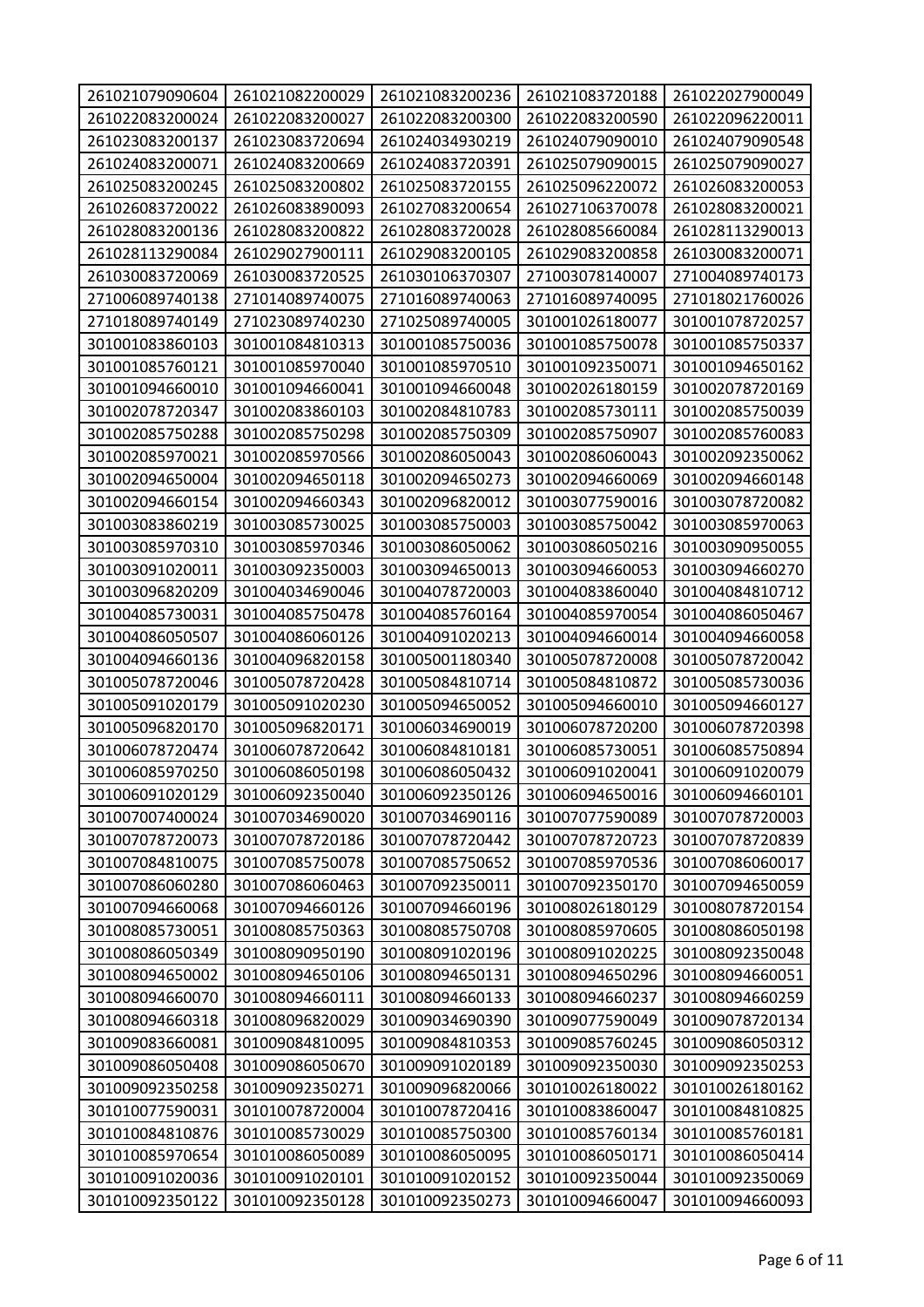| 301010094660228 | 301011026180046 | 301011026180059 | 301011026180079 | 301011078720270 |
|-----------------|-----------------|-----------------|-----------------|-----------------|
| 301011085750087 | 301011085750314 | 301011085750407 | 301011086050109 | 301011086050360 |
| 301011086050799 | 301011092350063 | 301011092350143 | 301011092350207 | 301011094650277 |
| 301011094660269 | 301012026180064 | 301012034690011 | 301012077590037 | 301012078120007 |
| 301012078720295 | 301012084810113 | 301012085730008 | 301012085750650 | 301012085970484 |
| 301012085970640 | 301012086050083 | 301012086050282 | 301012086060246 | 301012092350044 |
| 301012094660001 | 301012094660025 | 301012094660092 | 301012094660240 | 301012094660246 |
| 301013077590002 | 301013078720427 | 301013078720724 | 301013084810825 | 301013085730181 |
| 301013085750064 | 301013085970441 | 301013086050049 | 301014024330001 | 301014078660906 |
| 301014078720463 | 301014078720519 | 301014078720775 | 301014084810144 | 301014085760225 |
| 301014085970454 | 301014085970486 | 301014086050024 | 301014086050823 | 301015078720119 |
| 301015078720414 | 301015084810151 | 301015085730232 | 301015085750037 | 301015085750255 |
| 301015085970008 | 301015085970236 | 301015085970540 | 301015085970676 | 301015086050507 |
| 301015086050803 | 301016078720012 | 301016084810426 | 301016085730058 | 301016085760097 |
| 301016085970351 | 301016086050006 | 301016086050261 | 301017034690325 | 301017078720447 |
| 301017084810854 | 301017085750542 | 301017085750571 | 301017085970220 | 301017085970523 |
| 301017085970532 | 301017086050162 | 301017086050286 | 301017086050385 | 301017086050398 |
| 301017086060241 | 301017092350004 | 301017094660104 | 301018034690088 | 301018077590054 |
| 301018077590114 | 301018078720306 | 301018085750630 | 301018085760338 | 301018085970494 |
| 301018085970615 | 301018086050021 | 301018086050102 | 301018086050258 | 301018086050431 |
| 301018086060079 | 301018091020050 | 301018091020118 | 301018094650042 | 301018094650072 |
| 301018094650173 | 301018094660053 | 301018096820107 | 301018096820173 | 301019078720338 |
| 301019083860214 | 301019084810046 | 301019084810902 | 301019085730063 | 301019085730080 |
| 301019086050059 | 301019094660066 | 301020083860220 | 301020084810399 | 301020084810804 |
| 301020084810948 | 301020085730033 | 301020085970323 | 301020085970371 | 301020085970469 |
| 301020085970530 | 301020085970630 | 301020086050316 | 301020086050396 | 301020086050456 |
| 301020086050767 | 301020086060182 | 301020086060393 | 301020091020141 | 301020091020196 |
| 301020094650091 | 301020094660236 | 301020094660257 | 301021077590043 | 301021078721090 |
| 301021084810124 | 301021085730047 | 301021085730073 | 301022000880005 | 301022041800001 |
| 301022078720299 | 301022078720601 | 301022085100019 | 301022085750055 | 301022085750324 |
| 301022085970306 | 301022086050136 | 301022086050166 | 301022086060150 | 301022086060437 |
| 301022091020025 | 301022091020102 | 301022092350190 | 301023034690122 | 301023078720064 |
| 301023078720225 | 301023078720380 | 301023078720430 | 301023078720609 | 301023078720917 |
| 301023084810421 | 301023085730007 | 301023085970144 | 301023085970645 | 301023086050090 |
| 301023086050154 | 301023091020008 | 301023092350126 | 301023094650075 | 301023094660237 |
| 301023094660241 | 301023096820213 | 301024026180140 | 301024034690003 | 301024034690019 |
| 301024034690071 | 301024083860061 | 301024084810177 | 301024084810798 | 301024085970694 |
| 301024086050165 | 301024086050315 | 301024086050813 | 301024092350078 | 301024094660099 |
| 301025034690188 | 301025078720011 | 301025084810345 | 301025084810475 | 301025085730205 |
| 301025085760041 | 301025085970217 | 301025085970266 | 301025086050123 | 301025086050137 |
| 301025086050394 | 301025086050743 | 301025092350113 | 301025092350235 | 301025094650098 |
| 301025094660292 | 301025096820179 | 301026026180106 | 301026078720003 | 301026078720397 |
| 301026084810047 | 301026084810119 | 301026085730022 | 301026085730103 | 301026085750214 |
| 301026085970016 | 301026085970648 | 301026085970657 | 301026086050035 | 301026086060147 |
| 301026091020170 | 301026092350030 | 301026092350129 | 301026092390009 | 301026094650024 |
| 301026094650091 | 301026094650117 | 301026094650164 | 301026096820018 | 301026096820053 |
| 301026096820150 | 301027034690095 | 301027034690332 | 301027084810742 | 301027085750101 |
| 301027085750752 | 301027085970360 | 301027086050215 | 301027086050526 | 301027086050574 |
| 301027086050630 | 301027091020077 | 301027092350006 | 301027094650123 | 301027094660208 |
| 301027094660296 | 301028084810046 | 301028084810120 | 301028084810169 | 301028084810942 |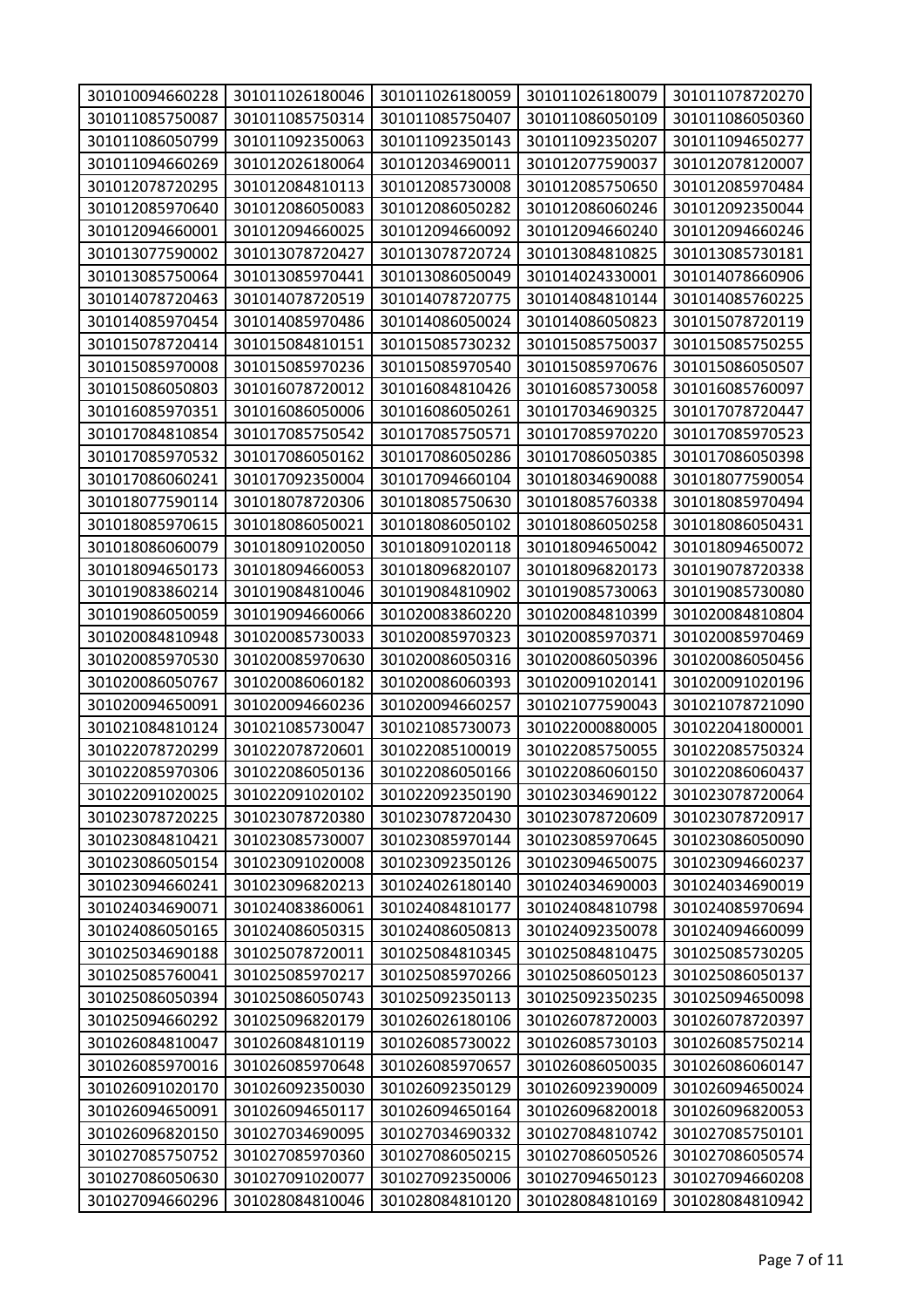| 301028085730028 | 301028085750094 | 301028085750173 | 301028085970007 | 301028085970287 |
|-----------------|-----------------|-----------------|-----------------|-----------------|
| 301028085970457 | 301028085970650 | 301028091020059 | 301028092350022 | 301028092350139 |
| 301028092390240 | 301028094650062 | 301028094650110 | 301028094660044 | 301028094660110 |
| 301028094660124 | 301028096820078 | 301029000880194 | 301029013860086 | 301029077590095 |
| 301029078120055 | 301029078720253 | 301029078720978 | 301029084810451 | 301029084810544 |
| 301029084810649 | 301029084810670 | 301029084810723 | 301029085750505 | 301029085970303 |
| 301029085970689 | 301029086050931 | 301029091020008 | 301029091020026 | 301029092350031 |
| 301029092390055 | 301029094650162 | 301029094660225 | 301030026180064 | 301030026180093 |
| 301030026180103 | 301030077590048 | 301030078660319 | 301030078720914 | 301030083860006 |
| 301030084810118 | 301030084810157 | 301030085750534 | 301030086050667 | 301030086050724 |
| 301030088610002 | 301030090950330 | 301030091020011 | 301030092350279 | 301030094650064 |
| 311008085670003 | 311010081550005 | 311011085880006 | 311013094510473 | 311024081550009 |
| 311024094510004 | 311026081550003 | 311028080220001 | 311029085540527 | 331018090410101 |
| 361001079070050 | 361001079070649 | 361001079070688 | 361001079890011 | 361003079070228 |
| 361003079070361 | 361003079070635 | 361003079070813 | 361003079071061 | 361003079071178 |
| 361003079071510 | 361004079070622 | 361004081190091 | 361005079070129 | 361005079071800 |
| 361005079840244 | 361006079070137 | 361006079071227 | 361006079071627 | 361006079080067 |
| 361006079860050 | 361006079890180 | 361006081190194 | 361007006030061 | 361007029410004 |
| 361007079070608 | 361007079070668 | 361008079080146 | 361008079890019 | 361009079070089 |
| 361009079070556 | 361010006030154 | 361010006030175 | 361010006030239 | 361010079070279 |
| 361010079080189 | 361011006030132 | 361011060460121 | 361011079070202 | 361011079070641 |
| 361011079070708 | 361011079070907 | 361011079071296 | 361011079890056 | 361012006030001 |
| 361012029410007 | 361012079070113 | 361012079070629 | 361012079071491 | 361012079280008 |
| 361012079280026 | 361013079080124 | 361013079280089 | 361014079070009 | 361014079070041 |
| 361014079070219 | 361014079070778 | 361014079071677 | 361014079080017 | 361015048690077 |
| 361015079070040 | 361015079070186 | 361015079070567 | 361015079070672 | 361015079070713 |
| 361015079071536 | 361015079860081 | 361016079070121 | 361016079070131 | 361016079070137 |
| 361016079070462 | 361016079070631 | 361016079070915 | 361016079071723 | 361016079860025 |
| 361017079071542 | 361017079890038 | 361017081190137 | 361018079070119 | 361018079080214 |
| 361018081190022 | 361019006030040 | 361019079070079 | 361019079070646 | 361019079071484 |
| 361019079071528 | 361019079080033 | 361019079280042 | 361019079860142 | 361019079890101 |
| 361020006030099 | 361020079070066 | 361020079070486 | 361020079070560 | 361020079070976 |
| 361020081200121 | 361021006030107 | 361021006030115 | 361021006030144 | 361021079070299 |
| 361021079070993 | 361021079071209 | 361021079071518 | 361021079890175 | 361022006030010 |
| 361022079070016 | 361022079070919 | 361022079070965 | 361022079071601 | 361022079080207 |
| 361022079280133 | 361023079070074 | 361023079070230 | 361023079070958 | 361024079070050 |
| 361024079070319 | 361024079070581 | 361024079070697 | 361024079071061 | 361024079890013 |
| 361025006030226 | 361025029410006 | 361025029410031 | 361025079071353 | 361025079080177 |
| 361025079080241 | 361025079860033 | 361026006030204 | 361026079070421 | 361026079071233 |
| 361026079071599 | 361026079080083 | 361026079080126 | 361027079070016 | 361027079070144 |
| 361027079070156 | 361027079070784 | 361027079071192 | 361027079071588 | 361027079071622 |
| 361028079070023 | 361028079070495 | 361028079070609 | 361028079071576 | 361028079071694 |
| 361028079071871 | 361028079080077 | 361028079860007 | 361029079070457 | 361029079070846 |
| 361029079071713 | 361029079860133 | 361029081200002 | 361030079071218 | 361030079071559 |
| 381001090600022 | 381002078210005 | 381002087630602 | 381006016910003 | 381009087630734 |
| 381009090600013 | 381012087990275 | 381013079900353 | 381013087630864 | 381016078210248 |
| 381017087630488 | 381017090600015 | 381018087630992 | 381025087630601 | 381028079900268 |
| 381029087630555 | 381030079900026 | 381030079900292 | 391001086650403 | 391003086100664 |
| 391005077450066 | 391005086650208 | 391006086590152 | 391010078500020 | 391011011180278 |
| 391011086590127 | 391012011990052 | 391013086100223 | 391014085710113 | 391014086100079 |
|                 |                 |                 |                 |                 |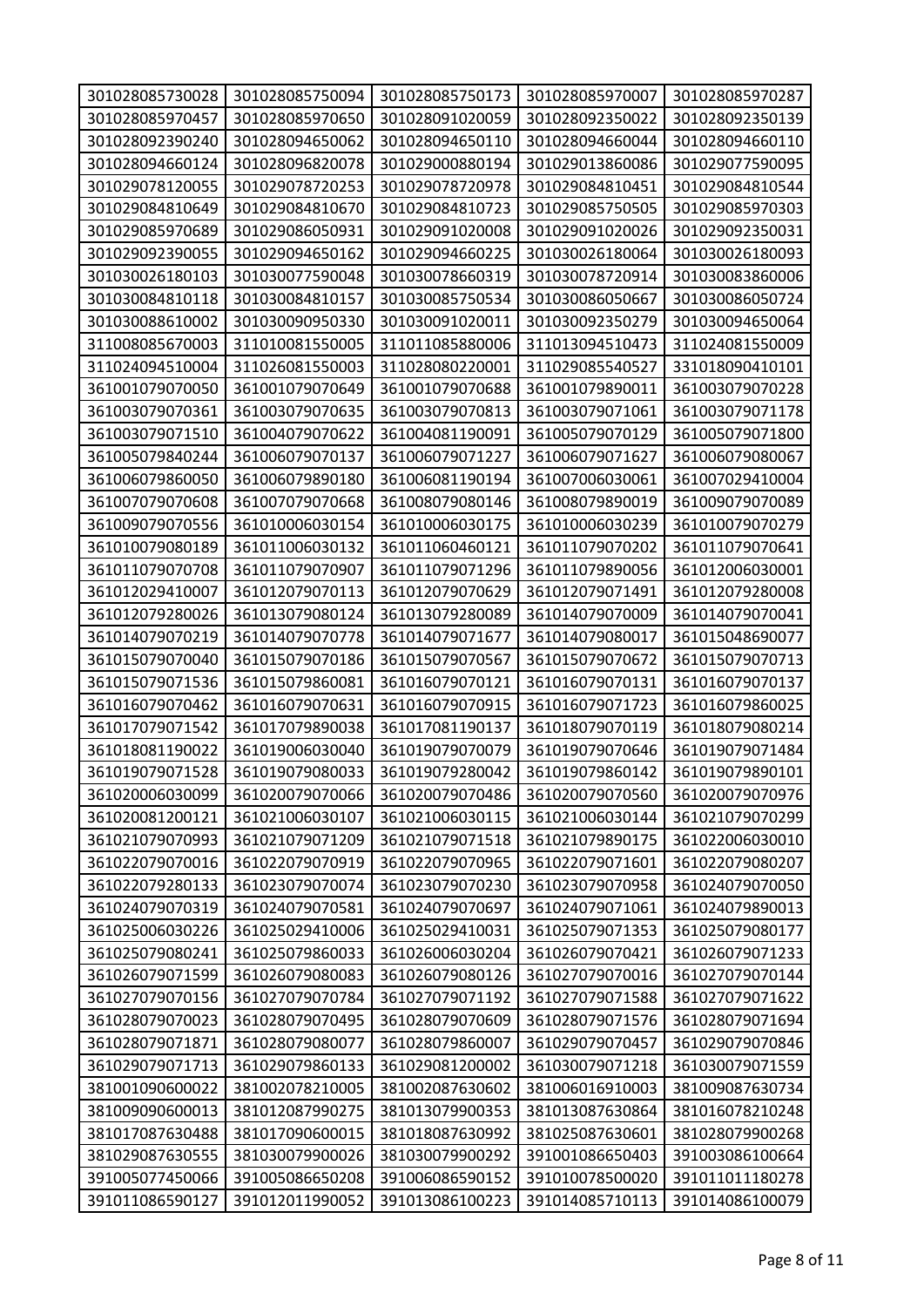| 391014092060012 | 391015011180279 | 391015086100736 | 391019011180257 | 391021012750140                    |
|-----------------|-----------------|-----------------|-----------------|------------------------------------|
| 391021094050015 | 391023084510075 | 391024011990123 | 391024084510246 | 391026086590162                    |
|                 | 391028086100046 |                 | 391029086100327 |                                    |
| 391026086590308 | 391030086101072 | 391028086100095 | 411008080480004 | 391029086650016<br>421001088250180 |
| 391030086100037 |                 | 401003049060005 |                 |                                    |
| 421001088250339 | 421001088250345 | 421001088260247 | 421001093490017 | 421001093490374                    |
| 421001093490435 | 421001095770730 | 421002088250657 | 421002088250661 | 421002088260162                    |
| 421002088260194 | 421002093490932 | 421002095770034 | 421003088220008 | 421003088250021                    |
| 421003088250101 | 421003088250116 | 421003088250338 | 421003088260017 | 421003088260021                    |
| 421003088260635 | 421003093490372 | 421003095770451 | 421003095770663 | 421004088220826                    |
| 421004088250147 | 421004088250251 | 421004088260284 | 421004093490328 | 421004093490345                    |
| 421004093490853 | 421005088220030 | 421005088220385 | 421005088220733 | 421005088250023                    |
| 421005088250167 | 421005095770077 | 421005095770138 | 421005095770269 | 421006088220788                    |
| 421006088250048 | 421006088250161 | 421006088250785 | 421006088260263 | 421006088260381                    |
| 421006088260804 | 421006095770006 | 421007088250193 | 421007088250731 | 421007088250772                    |
| 421007088260705 | 421007093490073 | 421007093490311 | 421007093490616 | 421007095770461                    |
| 421008087530155 | 421008088250024 | 421008088250199 | 421008088250783 | 421008088260346                    |
| 421008093490559 | 421008095770809 | 421009088220099 | 421009088220188 | 421009088220863                    |
| 421009088250032 | 421009088250094 | 421009088250325 | 421009088260698 | 421009093490383                    |
| 421009093490472 | 421009093490857 | 421009095770447 | 421009095770539 | 421009095770558                    |
| 421009095770790 | 421010088220017 | 421010088250095 | 421010088250110 | 421010088260853                    |
| 421010093490251 | 421010093490371 | 421010093490450 | 421010095770398 | 421010095770704                    |
| 421011088220758 | 421011088220807 | 421011088250567 | 421011088260129 | 421011088260545                    |
| 421011088260772 | 421011093490385 | 421011093490729 | 421011095770629 | 421012088220129                    |
| 421012088250095 | 421012088250141 | 421012088260911 | 421012093490087 | 421012093490523                    |
| 421012095770096 | 421013088220314 | 421013088250010 | 421013088260053 | 421013088260329                    |
| 421013093490009 | 421013093490103 | 421013093490692 | 421013093490878 | 421014088220129                    |
| 421014088220796 | 421014088250162 | 421014088260024 | 421014088260667 | 421014088260808                    |
| 421014093490117 | 421014093490274 | 421014093490362 | 421014095770741 | 421015087530041                    |
| 421015088220409 | 421015088250013 | 421015088260910 | 421015093490491 | 421015093490504                    |
| 421015095770322 | 421015095770647 | 421016088220058 | 421016088250588 | 421016088260157                    |
| 421016093490048 | 421016093490083 | 421016093490317 | 421016095770204 | 421016095770440                    |
| 421017088250016 | 421017088250217 | 421017088250463 | 421017088250951 | 421017088260495                    |
| 421017088260643 | 421017088260774 | 421017093490050 | 421017095770015 | 421017095770590                    |
| 421017095770610 | 421018088250721 | 421018088260062 | 421018093490272 | 421018095770053                    |
| 421018095770405 | 421019088250030 | 421019088250128 | 421019088250206 | 421019088260235                    |
| 421019093490055 | 421019093490479 | 421019095770433 | 421020088250172 | 421020088250234                    |
| 421020088260440 | 421020088260520 | 421020093490008 | 421020093490081 | 421020093490245                    |
| 421020093490445 | 421020093490742 | 421020095770473 | 421020095770945 | 421021087530010                    |
| 421021088220564 | 421021088250193 | 421021088260306 | 421021088260357 | 421021093490112                    |
| 421021093490466 | 421021093490742 | 421021095770014 | 421021095770921 | 421022087520035                    |
| 421022088250081 | 421022088250132 | 421022088260253 | 421022088260547 | 421022088260719                    |
| 421022093490118 | 421023088260676 | 421024088220039 | 421024088220347 | 421024088250140                    |
| 421024088250202 | 421024088260371 | 421024088260443 | 421024093490324 | 421024093490589                    |
| 421024095770017 | 421024095770293 | 421024095770768 | 421025088220007 | 421025088220012                    |
| 421025088220251 | 421025088260125 | 421025093490697 | 421025095770657 | 421026087530022                    |
| 421026088220014 | 421026088220484 | 421026088220742 | 421026088250075 | 421026088250323                    |
| 421026088250560 | 421026088260613 | 421026093490024 | 421026093490647 | 421026095770746                    |
| 421027088220015 | 421027088220507 | 421027088220641 | 421027088250503 | 421027088260142                    |
| 421027088260172 | 421027088260724 | 421027093490664 | 421027093490670 | 421027093490929                    |
| 421027095770078 | 421027095770259 | 421027095770594 | 421028088220038 | 421028088220052                    |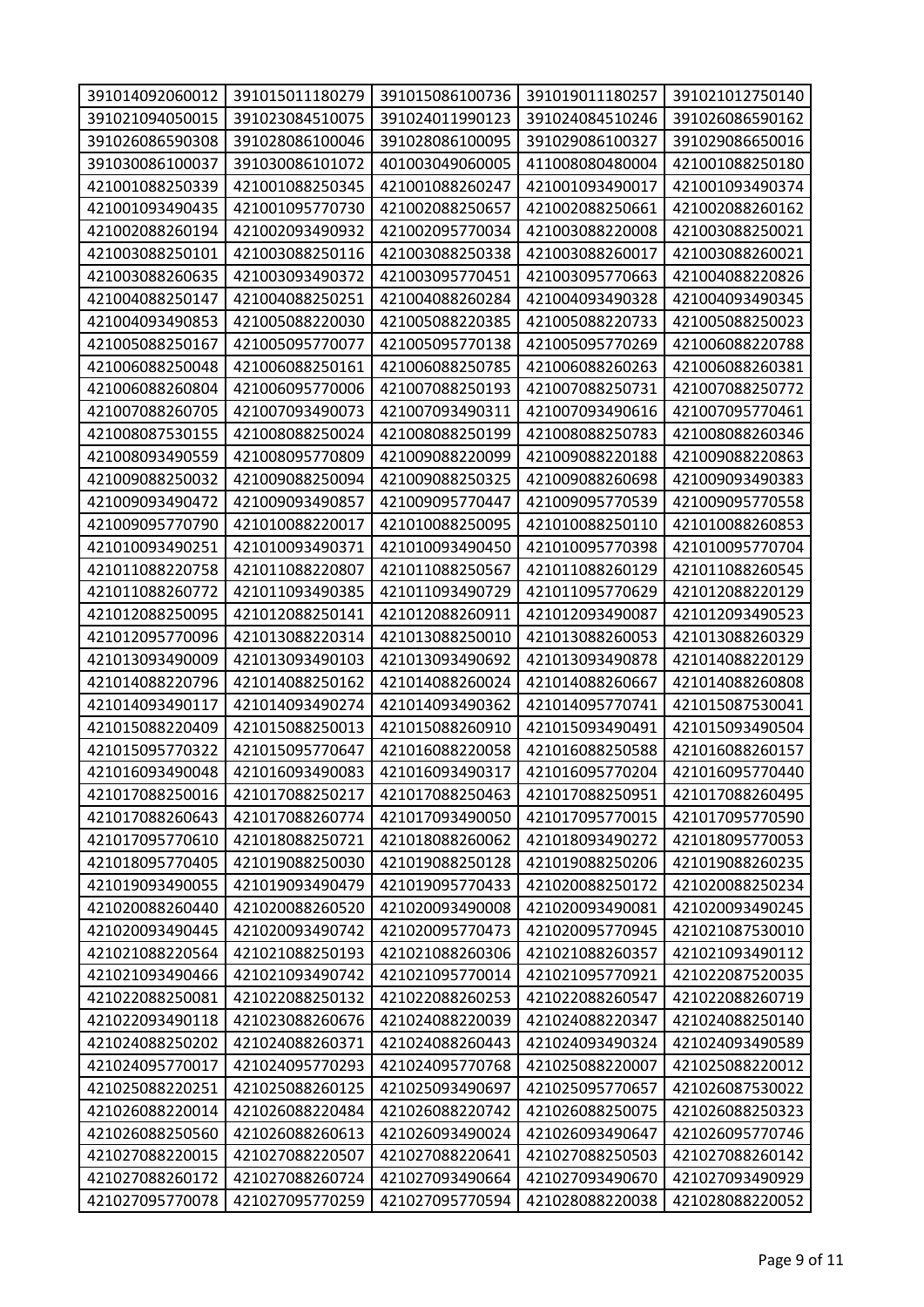| 421028088220078 | 421028088260087 | 421028088260156 | 421028088260381 | 421028088260868 |
|-----------------|-----------------|-----------------|-----------------|-----------------|
| 421028093490020 | 421028093490181 | 421028093490248 | 421029088220443 | 421029088250108 |
| 421029088250248 | 421029088260522 | 421029093490663 | 421029095770097 | 421029095770913 |
| 421030087530198 | 421030088250843 | 421030088260007 | 421030088260140 | 421030088260156 |
| 421030088260180 | 421030088260190 | 421030088260545 | 421030093490160 | 421030093490501 |
| 421030093490812 | 421030095770068 | 441001080430008 | 441001086940010 | 441002008570034 |
| 441002022200115 | 441002080430147 | 441002096260125 | 441003079400050 | 441003080440192 |
| 441003080440489 | 441003094790002 | 441003094790039 | 441004003480130 | 441004079430119 |
| 441004094790277 | 441005080430030 | 441005080430194 | 441005080440127 | 441005094790068 |
| 441006004510005 | 441006079400224 | 441006080440465 | 441006080590052 | 441006086940024 |
| 441007008570126 | 441007080430002 | 441007080440177 | 441007080440580 | 441007080440641 |
| 441007086940013 | 441007095190173 | 441007096260041 | 441007096690115 | 441008079480217 |
| 441008080430020 | 441008080440081 | 441008080440165 | 441008082130289 | 441008094790158 |
| 441008096330005 | 441008113380006 | 441009004510003 | 441009096260019 | 441009096690137 |
| 441010080440221 | 441010080440773 | 441010086940006 | 441011080440904 | 441011093220062 |
| 441012008570020 | 441012080440774 | 441012093220131 | 441012094790044 | 441012096260051 |
| 441013080430366 | 441013080440730 | 441013096260148 | 441014022200106 | 441014079430023 |
| 441014080430014 | 441014080441020 | 441015080440249 | 441015080440390 | 441016080430402 |
| 441016080440569 | 441016080440593 | 441016094790117 | 441017079760122 | 441017080440061 |
| 441017082120045 | 441017094790181 | 441017096330004 | 441017096690003 | 441017096690044 |
| 441018080440528 | 441019080430028 | 441019080430223 | 441019080440009 | 441019080440179 |
| 441019080440399 | 441019080441006 | 441019094790062 | 441019096260056 | 441019096400206 |
| 441019113380082 | 441020094790046 | 441021066870058 | 441021080430893 | 441021080440085 |
| 441021094790046 | 441022079490259 | 441022080430568 | 441022080440153 | 441022080440846 |
| 441022096260111 | 441023080440137 | 441024094790069 | 441024094790157 | 441025080440292 |
| 441025080440303 | 441025080440868 | 441025096330048 | 441026079730140 | 441026080440019 |
| 441026094790157 | 441026096690092 | 441027079450014 | 441027079730017 | 441027080440300 |
| 441027080440604 | 441027093220022 | 441027093220098 | 441028079390135 | 441028079730031 |
| 441028079730033 | 441028094790016 | 441028094790253 | 441028096330073 | 441029093220028 |
| 441029093220061 | 441029094790233 | 441029095060039 | 441029096690073 | 441030080430001 |
| 441030080440577 | 441030093220131 | 441030094790061 | 451002093380098 | 451008094070073 |
| 461001014050112 | 461001081160720 | 461001081161423 | 461002005700008 | 461002081160191 |
| 461002081160244 | 461002081160616 | 461002081160906 | 461002081160950 | 461002081160975 |
| 461002081161424 | 461002081162560 | 461003081160565 | 461003081160773 | 461003081161012 |
| 461004081160062 | 461004081160749 | 461004081160806 | 461005014050022 | 461005081160126 |
| 461005081160327 | 461005081160328 | 461005081160930 | 461005081160964 | 461005088000212 |
| 461006081160776 | 461007081160196 | 461007081160306 | 461007081160419 | 461008081160896 |
| 461008081161815 | 461008088000053 | 461009081160753 | 461009081160891 | 461010079320038 |
| 461010081160055 | 461010081160584 | 461011081160623 | 461011081160846 | 461011081161003 |
| 461011088000128 | 461012014050174 | 461012081160051 | 461012081160121 | 461012081160837 |
| 461012081162894 | 461013081160281 | 461013081161048 | 461013081161059 | 461013081162856 |
| 461014081160024 | 461014081160227 | 461014081160375 | 461014088000284 | 461015081160099 |
| 461015081160367 | 461015081161641 | 461015088000081 | 461015088000104 | 461015088000210 |
| 461016003620162 | 461016081160064 | 461016081160089 | 461016081160360 | 461016081160821 |
| 461016081161545 | 461016081161573 | 461016081161588 | 461016081161638 | 461017081160274 |
| 461017081160381 | 461017081160939 | 461017081161754 | 461017088000058 | 461017088000063 |
| 461018081160421 | 461018081160739 | 461018081161061 | 461019081161272 | 461019081161422 |
| 461020079320011 | 461020081160479 | 461020088000037 | 461020088000162 | 461021014050088 |
| 461021081160089 | 461021081160506 | 461021081160962 | 461021081161047 | 461021081161509 |
| 461021081161678 | 461022081160477 | 461023081160573 | 461023081160865 | 461023081161072 |
|                 |                 |                 |                 |                 |